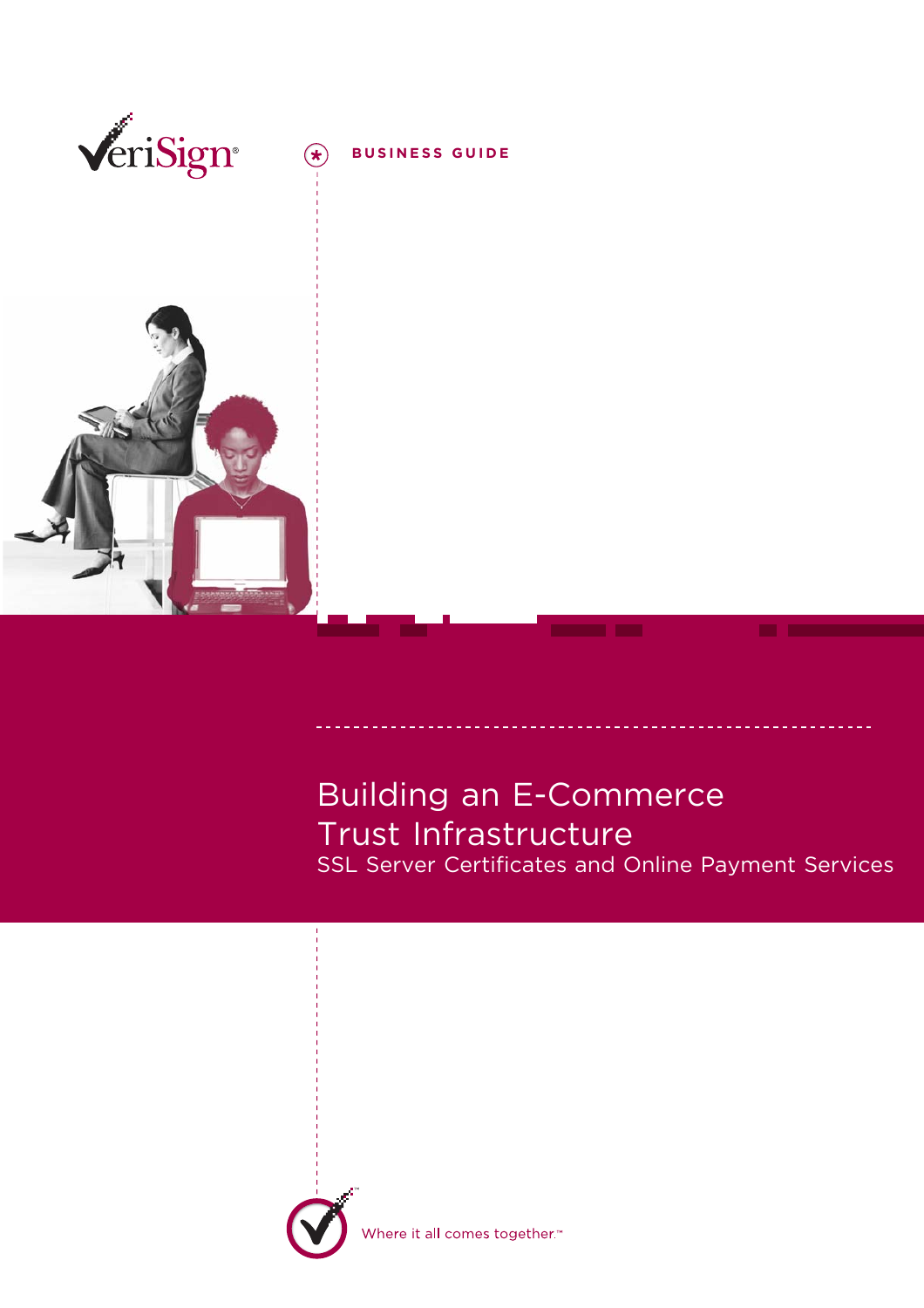

## **BUSINESS GUIDE**

## **CONTENTS**

| <b>Executive Summary</b>                                                                                                                          | 3                    |
|---------------------------------------------------------------------------------------------------------------------------------------------------|----------------------|
| I. The E-Commerce Opportunity<br>A. The Risks and Challenges of                                                                                   | 3                    |
| E-Commerce Trust                                                                                                                                  | 3                    |
| B. The Goals of Implementing an<br>E-Commerce Trust Infrastructure                                                                                | 4                    |
| II. The Solution: How to Build<br>an Infrastructure for Trusted                                                                                   |                      |
| E-Commerce                                                                                                                                        | 4                    |
| A. Overview: Public Key Cryptography<br>& Digital Certificates                                                                                    | 4                    |
| IV. SSL Server Certificates<br>A. SSL Defined<br>B. How SSL Server Certificates Work                                                              | 8<br>8<br>9          |
| C. Securing Multiple Servers and<br>Domains with SSL                                                                                              | 11                   |
| V. Online Payment Services<br>A. The Internet Payment Processing System<br>B. VeriSign Payflow Payment Services<br>C. Payment Processing Backbone | 12<br>13<br>13<br>15 |
| VI. VeriSign E-Commerce Trust<br>Infrastructure Solutions                                                                                         | 18                   |
| A. VeriSign Commerce Site and<br>Secure Site Solutions<br>B. Payflow Link and Payflow Pro<br>C. Managed PKI for SSL Certificates                  | 18<br>20<br>21       |
| VII. The VeriSign Advantage                                                                                                                       | 22                   |
| <b>VIII. For More Information</b>                                                                                                                 | 22                   |

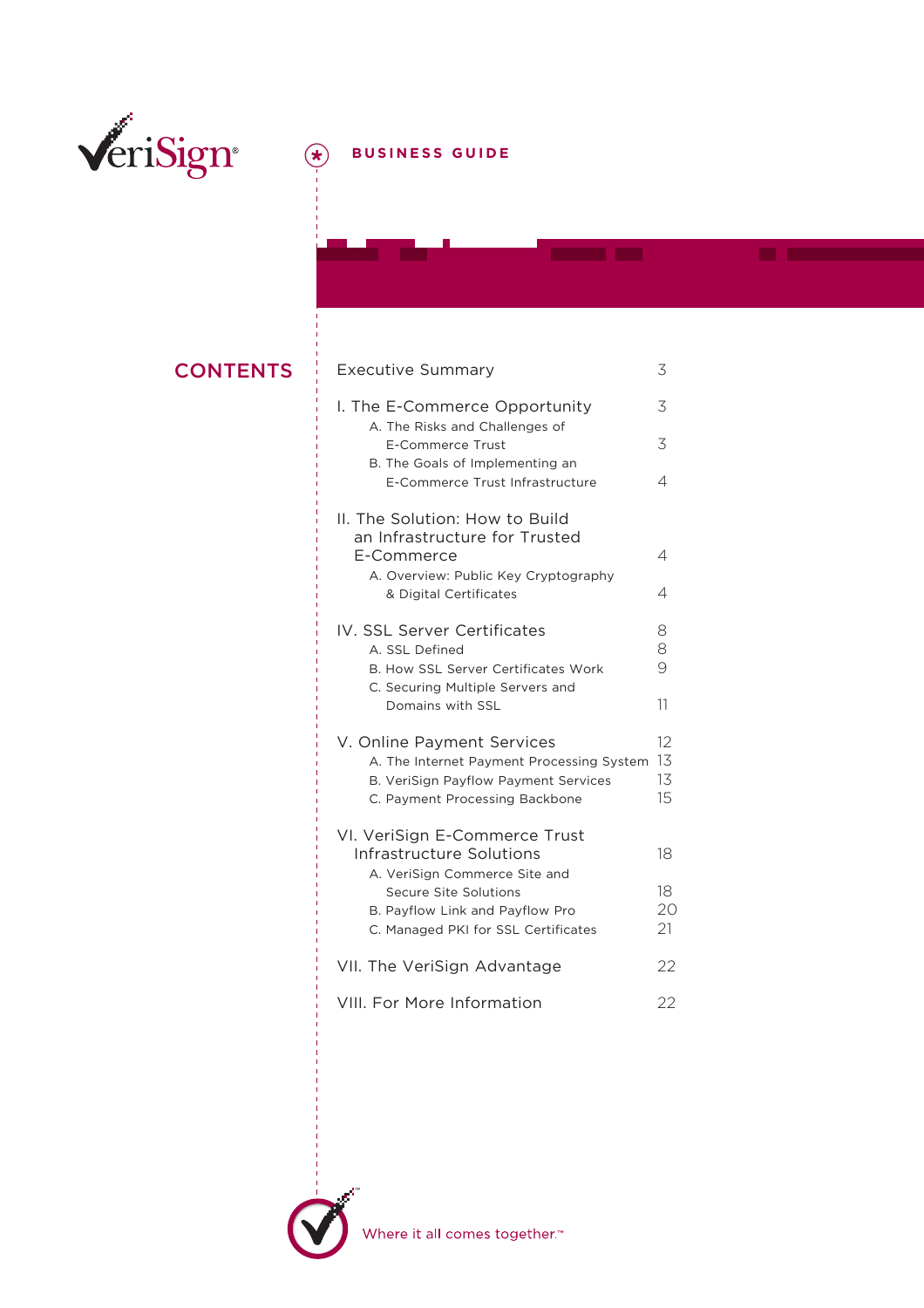

#### Executive Summary

Businesses that can manage and process e-commerce transactions can gain a competitive edge by reaching a worldwide audience at very low cost. But the Web poses a unique set of trust issues, which businesses must address at the outset to minimise risk. Customers submit information and purchase goods or services via the Web only when they are confident that their personal information, such as credit card numbers and financial data, is secure.

The solution for businesses that are serious about ecommerce is to implement a complete e-commerce trust infrastructure. PKI cryptography and digital signature technology, applied via Secure Sockets Layer (SSL) digital certificates, provide the authentication, data integrity and privacy necessary for e-commerce. Internet payment gateway systems provide online merchants with the ability to efficiently and securely accept and process a variety of online payments from customers.

VeriSign Inc. offers the essential components of an Internet trust infrastructure to e-commerce businesses. By installing a VeriSign SSL Certificate on their Web servers, businesses can securely collect sensitive information online and increase business by giving their customers the confidence of knowing that payment transactions are safe. VeriSign Payment Services VeriSign Payflow Payment Services simplify e-commerce by providing payment connectivity over the Internet between buyers, sellers and financial networks for transactions involving all major consumer credit card, debit card, electronic cheque, purchase card and Automated ClearingHouse (ACH) transactions. VeriSign's Commerce Site solutions combine both SSL Certificates and Payflow Pro payment services, along with additional value-added features, to form a complete e-commerce trust infrastructure solution.

#### I. The E-Commerce Opportunity

A secure e-commerce website can provide businesses with powerful competitive advantages, including increased online retail sales, as well as streamlined application processes for products such as insurance, mortgages or credit cards. Ecommerce credit card sales can be especially lucrative: according to independent analysts, cash transactions on the Internet will reach \$9 billion in 2000 and \$30 billion in 2005.

By offering products and services on the Web, businesses can gain unique benefits:

• **New customers:** Anyone with an Internet connection is a potential customer: millions around the world are already using the Internet for business transactions. Web storefronts are open 24 hours a day and require no investments in brick and mortar.

- **Cost-effective delivery channel:** Many products and services, such as software or information, can be distributed directly to customers via the Web, enhancing the customer experience and increasing profitability by eliminating the shipping and overhead costs associated with order fulfilment.
- **Streamlined enrolment:** Paper-based enrolment workflows are fraught with delays. Applications for insurance, a mortgage or a credit card, for example, can be held up in the post. Once received, application information must be entered into computer systems manually, a labour-intensive process that can introduce errors. By accepting applications via a secure website, businesses can speed application processing, reduce processing costs and improve customer service.
- **Better marketing through better customer knowledge:** Establishing a storefront on the Web positions enterprises for one-to-one marketing - the ability to customise products and services to individual customers rather than large market segments. The Web facilitates one-to-one marketing by enabling businesses to capture information about demographics, personal buying habits and preferences. By analysing this information, enterprises can target merchandise and promotions for maximum impact, tailor Web pages to specific consumers and conduct effective, tightly focused marketing campaigns.

No business can afford to ignore this opportunity. But businesses also cannot ignore the potential pitfalls. Before entering the fiercely competitive e-commerce arena, businesses must carefully assess and address the accompanying risks.

A. The Risks and Challenges of E-Commerce Trust To succeed in the fiercely competitive e-commerce marketplace, businesses must become fully aware of Internet security threats, take advantage of the technology that overcomes them and win customers' trust. Eighty-five percent of Web users surveyed reported that a lack of security made them uncomfortable sending credit card numbers over the Internet. The merchants who can win the confidence of these customers will gain their loyalty - and an enormous opportunity for expanding market share.

In person-to-person transactions, security is based on physical cues. Consumers accept the risks of using credit cards in places like department stores because they can see and touch the merchandise and make judgments about the store. On the Internet, without those physical cues, it is much more difficult to assess the safety of a business. Also, serious security threats have emerged. By becoming aware of the risks of Internet-based transactions, businesses can acquire technology solutions that overcome those risks: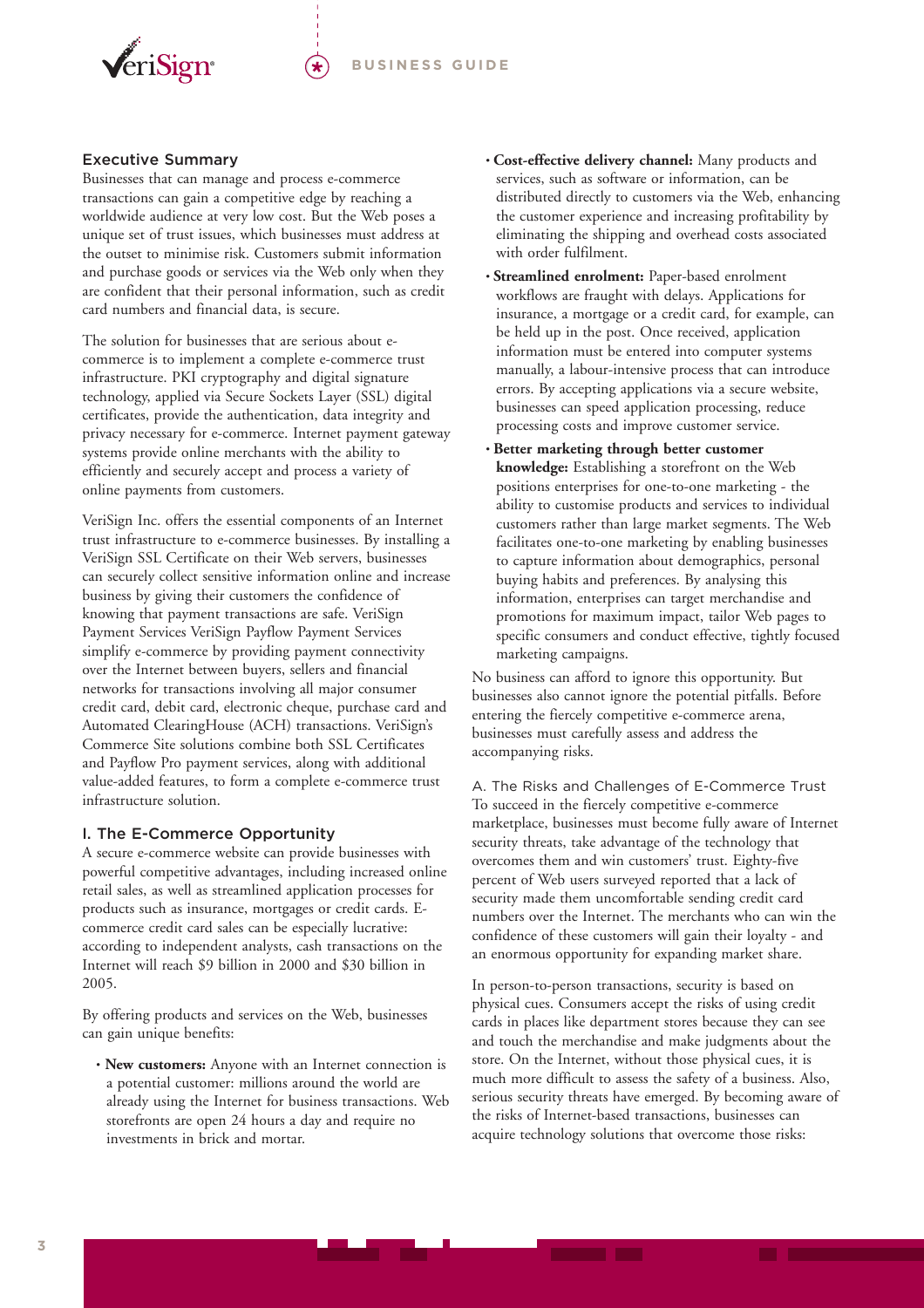

- **Spoofing:** The low cost of website creation and the ease of copying existing pages makes it all too easy to create illegitimate sites that appear to be published by established organisations. In fact, con artists have illegally obtained credit card numbers by setting up professional-looking storefronts that mimic legitimate businesses.
- **Unauthorised disclosure:** When transaction information is transmitted "in the clear," hackers can intercept the transmissions to obtain customers' sensitive information.
- **Unauthorised action:** A competitor or disgruntled customer can alter a website so that it refuses service to potential clients or malfunctions.
- **Eavesdropping:** The private content of a transaction, if unprotected, can be intercepted en route over the Internet.
- **Data alteration:** The content of a transaction can be not only intercepted, but also altered en route, either maliciously or accidentally. User names, credit card numbers and dollar amounts sent "in the clear" are all vulnerable to such alteration.

#### B. The Goals of Implementing an E-Commerce Trust Infrastructure

To take advantage of the opportunities of e-commerce and avoid the risks of communicating and transacting business online, every business must address practical problems and questions involving privacy, security and overall confidence in the underlying features of the system. Such concerns include:

"How can I be certain that my customers' credit card information is not accessible to online eavesdroppers when they enter into a secure transaction on the Web?"

"How can I reassure customers who come to my site that they are doing business with me, not with a fake set up to steal their credit card numbers?"

"Once I've found a way to authoritatively identify my business to customers and protect private customer information on the Web, what's the best way to let customers know about it, so that they can confidently transact business with me?"

"When customers feel confident enough to buy something from me online, how can I enable them to pay me easily using their credit cards or other payment methods?"

"How can I verify that customer credit card information is valid?"

"What do I do with payment information once customers send it to me?"

The process of addressing these general security questions determines the fundamental goals of establishing an ecommerce trust infrastructure:

**Authentication:** Customers must be able to assure themselves that they are in fact doing business and sending private information with a real entity - not a "spoof" site masquerading as a legitimate bank or e-store.

**Confidentiality:** Sensitive Internet communications and transactions, such as the transmission of credit card information, must be kept private.

**Data integrity:** Communications must be protected from undetectable alteration by third parties in transmission on the Internet.

**Nonrepudiation:** It should not be possible for a sender to reasonably claim that he or she did not send a secured communication or did not make an online purchase.

#### II. The Solution: How to Build an Infrastructure for Trusted E-Commerce

The solution for meeting each of the goals above includes two essential components:

- Digital certificates for Web servers, to provide authentication, privacy and data integrity through encryption
- A secure online payment management system, to allow e-commerce websites to securely and automatically accept, process and manage payments online

Together, these technologies form the essential trust infrastructure for any business that wants to take full advantage of the Internet.

#### A. Overview: Public Key Cryptography & Digital Certificates

This section presents background technical information on cryptographic systems, including Public Key Cryptography, the system underlying Secure Sockets Layer (SSL) - the basis for every e-commerce trust infrastructure.

Encryption is the process of transforming information before communicating it to make it unintelligible to all but the intended recipient. Encryption employs mathematical formulas called cryptographic algorithms, or ciphers, and numbers called keys, to encrypt or decrypt information.

#### 1. Symmetric Cryptography

Until recently, symmetric encryption techniques were used to secure information transmitted on public networks. Traditional symmetric cryptographic systems are based on the idea of a shared secret. In such a system, two parties that want to communicate securely first agree in advance on a single "secret key" that allows each party to both encrypt and decrypt messages.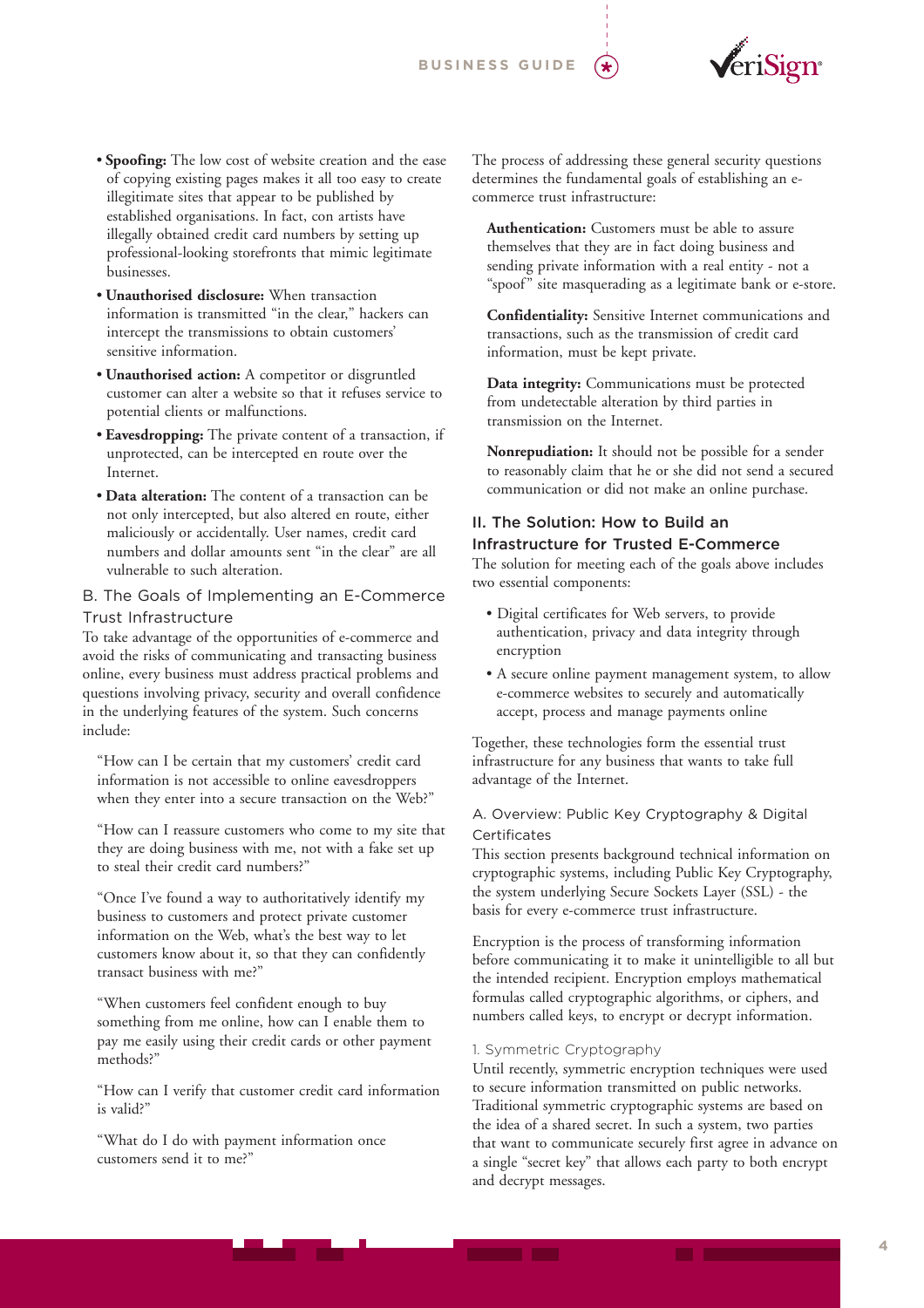



Symmetric cryptography has several drawbacks. Exchanging secret keys is unwieldy in large networks. Furthermore, the sharing of secret keys requires both senders and recipients to trust, and therefore be familiar with, every person they communicate with securely. Also, symmetric systems require a secure channel to distribute the "secret" keys in the first place. If there is indeed such a secure channel, why not use it to send the entire secret message?

In today's Web-based systems involving many participants and transitory interactions with strong cryptography requirements, such symmetric key-based systems are highly impractical as a means for agreeing upon the necessary secrets to begin communicating securely.

This problem, the key agreement or key distribution problem, is part of a larger problem that is central to the modern understanding of cryptographic systems - the key management problem. The key management problem is described more fully below. Together, they represent the fundamental challenge in designing effective cryptography systems for modern computing systems. Symmetric key encryption plays an important role in the SSL protocol, along with asymmetric public key encryption.

#### 2. Public-Key Cryptography

Today's public key or asymmetric cryptography systems are a considerable improvement on traditional symmetric cryptography systems in that they allow two parties to exchange data privately in the presence of possible eavesdroppers, without previously agreeing on a "shared secret." Such a system is called "asymmetric" because it is based on the idea of a matched cryptographic key pair in which a cryptographic key is no longer a simple "shared secret" but rather is split into two subkeys, the private key and public key.

Abstractly, a participant wishing to receive encrypted communications using an asymmetric cryptography system will first generate such a key pair, keeping the private-key portion as a secret and "publishing" the public-key portion to all parties that would like to encrypt data for that participant. As encrypting data requires only access to the public key, and decrypting data requires the private key, such a system in principle can sidestep the first layer of complexity in the key management problem since no shared secret need be exchanged.

#### 3. Modern Cryptography Systems: A Hybrid Approach

In fact, a combination of both public-key and traditional symmetric cryptography is used in modern cryptographic systems. The reason for this is that public-key encryption schemes are computationally intensive versus their symmetric key counterparts. As symmetric key cryptography is much faster for encrypting bulk data, modern cryptography systems typically use public-key cryptography to solve the key distribution problem first, then symmetric key cryptography is used to encrypt the bulk data.

Such a scheme is used by today's SSL protocol for securing Web transactions, as well as by secure e-mail schemes such as S/MIME that are built into such products as Netscape Communicator and the Microsoft Internet Explorer. See "IV. SSL Server Certificates" below for more on SSL.

#### 4. The Key Management Problem

Underlying every cryptographic system is a set of practical problems and questions involving privacy, security and overall confidence in the underlying confidentiality features of the system. In principle, the techniques of asymmetric and symmetric cryptography are sufficient to resolve the security questions and properties described above. For example, today's Web browsers use the public key of a website in order to send credit card numbers over the Web; similarly, one can protect access to files and data using a private symmetric key to scramble the information before saving it.

However, in practice, each of these problems requires a "certified" public key in order to operate correctly without third parties being able to interfere. This leads to a second set of questions; for example:

"How can I be sure that the public key that my browser uses to send credit card information is in fact the right one for that website, not a bogus one?"

"How can I reliably communicate my public keys to my correspondents so that they can rely on it to send me encrypted communications?"

What's needed in order to address such concerns is the notion of a "secure binding" between a given entity that participates in a transaction and the public key that is used to bootstrap secure communication with that entity using asymmetric public key cryptography.

#### 5. Digital Signatures

Digital signatures are based on a combination of the traditional idea of data hashing with public-key based encryption. Most hash functions are similar to encryption functions; in fact, some hash functions are just slightly modified encryption functions. Most operate by grabbing a block of data at a time and repeatedly using a simple scrambling algorithm to modify the bits. If this scrambling is done repeatedly, then there is no known practical way to predict the outcome - it is not in general practical for someone to modify the original data in any way while ensuring that the same output will emerge from the hash function. These hash-based signature algorithms use a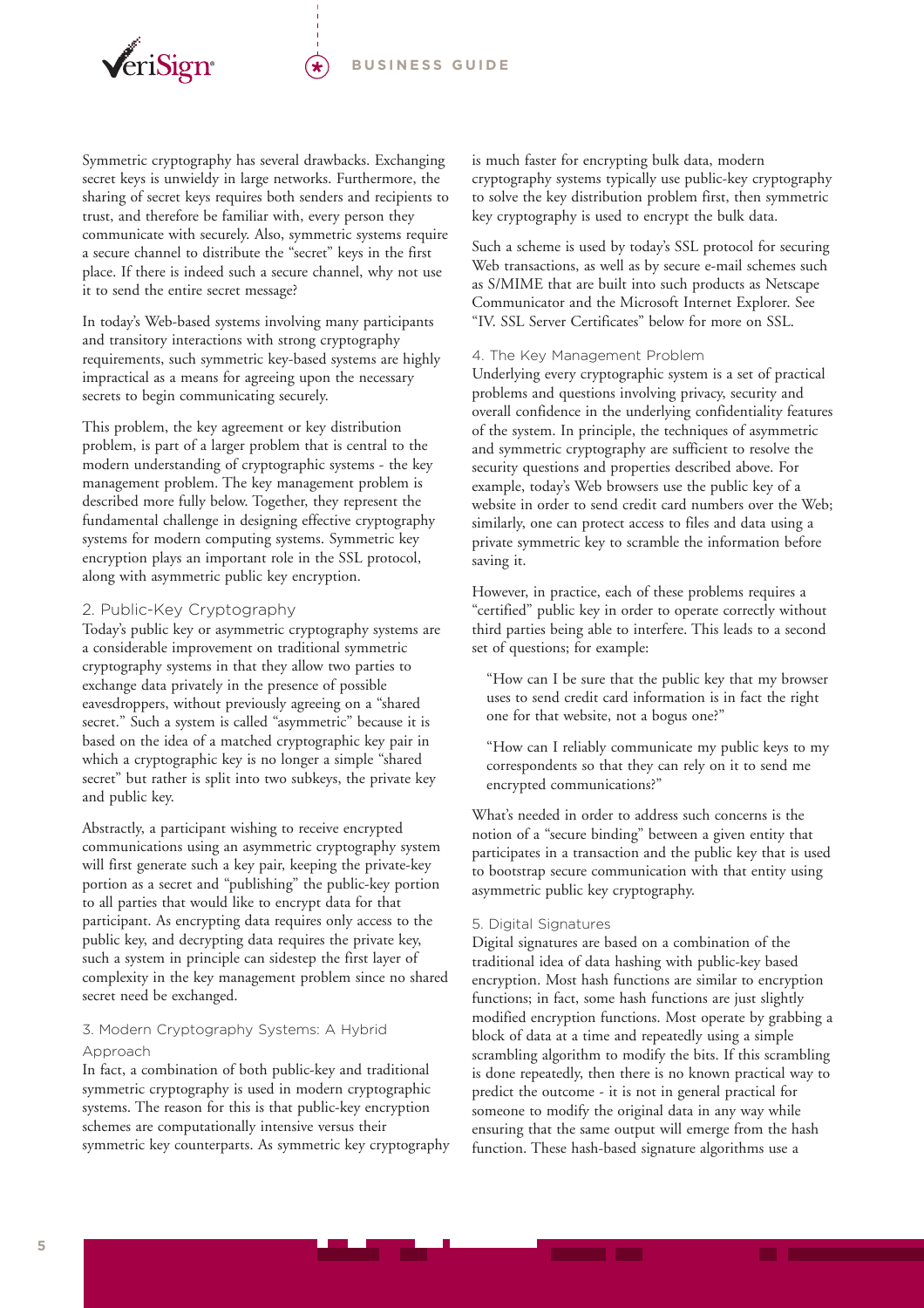

cryptographically secure hash function such as Message Digest 5 (MD-5) or Secure Hash Algorithm (SHA) to produce a hash value from a given piece of data.

As the digital signature process is central to the idea of a digital certificate - and in turn, the digital certificate is the primary tool to ensure e-commerce security - it's useful to look at a diagram of the process:



Figure 1: Steps in forming and verifying a digitally signed message

The figure illustrates the steps taken by a sender in forming a digitally signed message as well as the steps a recipient takes in verifying that the signed message is valid.

The first step is to take the original message and compute a "digest" of the outgoing message using a hashing algorithm. The result is a "message digest," which is typically depicted as a long string of hexadecimal digits (and manipulated by software as binary data). In the next step, the sender uses his private key to encrypt the message digest.

The original message content, together with the encrypted digest, forms a digitally signed message, as depicted in the centre of the figure. This digitally signed message is suitable for delivery to the recipient. On receipt, the receiver verifies the digital signature using an inverse set of steps: first the encrypted digest is decrypted using the sender's public key. Next, this result is compared to an independent computation of the message digest value using the hashing algorithm. If the two values are the same, the message has been successfully verified.

Note that no actual encryption of the message content itself need take place. Only the digital signature itself is encrypted while the message is in transit (unless of course there are privacy concerns, in which case the message content should be encrypted as well).

Why is a digital signature compelling evidence that only the intended signer could have created the message? For example, what if interlopers were to change the original message? It was not encrypted, after all, and could have been changed by a third party in transit. The answer is that if such a change had been made, then the decrypted original message digest wouldn't have matched the recomputed one for the changed data in the message. Verification of the digital signature would fail. Similarly, the creation of a bogus signature is impractical because an interloper doesn't have the appropriate private key.

#### 6. Digital Certificates

A digital certificate is an electronic file that uniquely identifies individuals and websites on the Internet and enables secure confidential communications. It associates the name of an entity that participates in a secured transaction (for example, an e-mail address or a website address) with the public key that is used to sign communication with that entity in a cryptographic system.

Typically, the "signer" of a digital certificate is a "trusted third party" or "Certificate Authority" (CA), such as VeriSign, that all participants in the use of such certificates agree is a point of secure storage and management of the associated private signing key. The CA issues, creates and signs certificates as well as possibly playing a role in their distribution.

Using digital certificates simplifies the problem of trusting that a particular public key is in fact associated with a participating party, effectively reducing it to the problem of "trusting" the associated CA service. Digital certificates therefore can serve as a kind of digital passport or credential. This approach represents an advance in the key management problem because it reduces the problem of bootstrapping trust to the problem of setting up (or in today's marketplace, selecting as a vendor) the appropriate CA functionality. All parties that trust the CA can be confident that the public keys that appear in certificates are valid.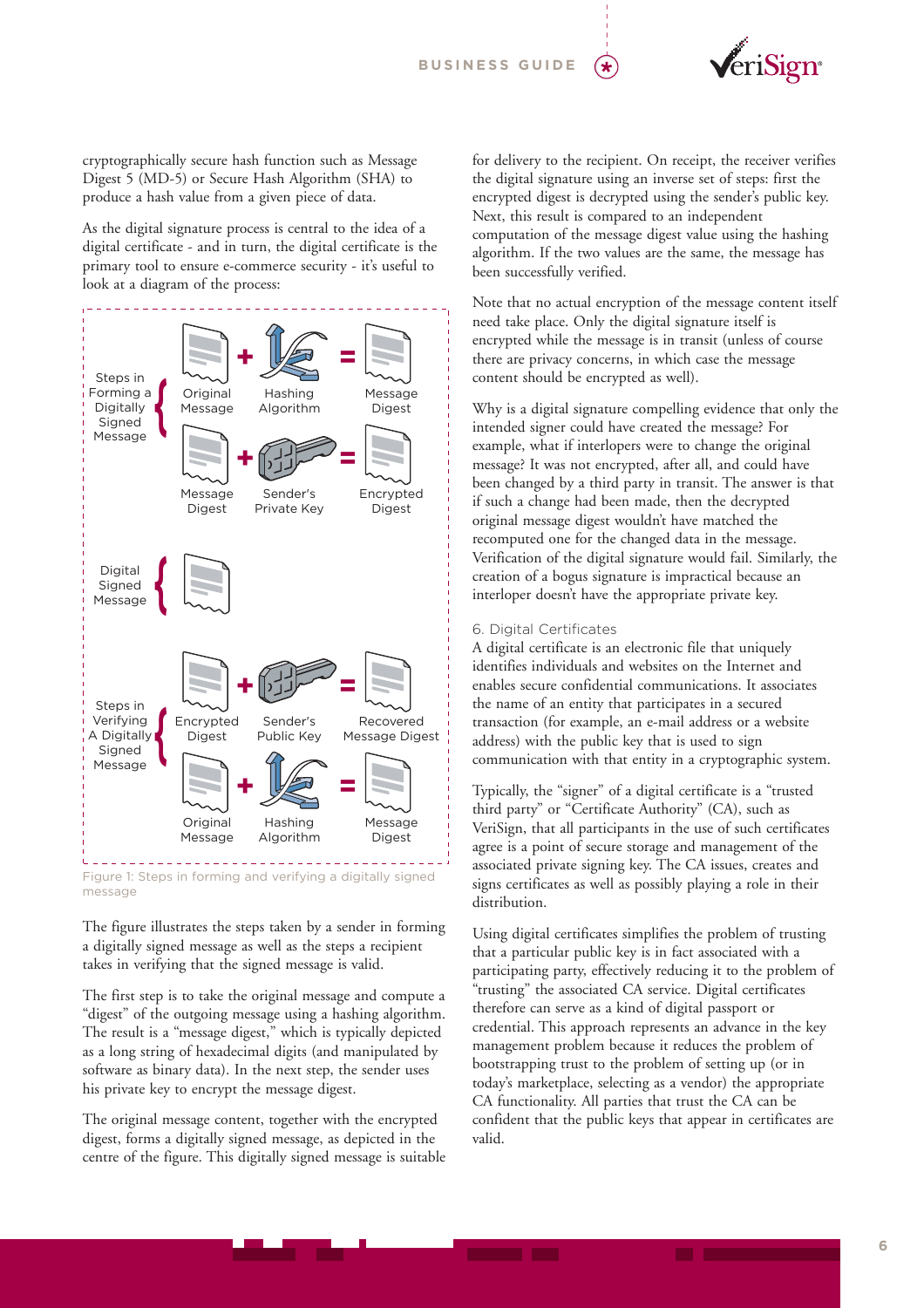

#### **a. Example: Use of Signer Certificates in Netscape Communicator (v4.05 & later)**

Digital certificates already play a fundamental role in Internet-based cryptography systems. For example, consider the case of a secure Web transaction that takes place when a user visits a Web storefront to make a credit card purchase. When the user's browser accesses a secure page, a public key from the Web store has already been delivered to the client browser in the form of an X.509 digital certificate. All this happens transparently to the browser user at the time the secure connection is set up.

The browser trusts the certificate because it is signed and the browser trusts the signature because the signature can be verified. And why can it be verified? Because the signer's public key is already embedded in the browser software itself. To see this in the particular case of Netscape Communicator, begin by clicking on the "Security" icon on the main toolbar.



Communicator v4.0

Under "Certificates", choose "Signers" and scroll down the list. A window similar to the following should appear:

| <b><i>C Netscape</i></b>                                                                                                                                             |                                                                                                                                                                                                                                                                                                                                                                                                                                                                                                                                                                                                                                                                                                                                                                                                                                                                                                                 | $\Box$ DIX |  |  |  |  |  |
|----------------------------------------------------------------------------------------------------------------------------------------------------------------------|-----------------------------------------------------------------------------------------------------------------------------------------------------------------------------------------------------------------------------------------------------------------------------------------------------------------------------------------------------------------------------------------------------------------------------------------------------------------------------------------------------------------------------------------------------------------------------------------------------------------------------------------------------------------------------------------------------------------------------------------------------------------------------------------------------------------------------------------------------------------------------------------------------------------|------------|--|--|--|--|--|
| Certificate Signers' Certificates                                                                                                                                    |                                                                                                                                                                                                                                                                                                                                                                                                                                                                                                                                                                                                                                                                                                                                                                                                                                                                                                                 |            |  |  |  |  |  |
| <b>Security Info</b><br>Passwords<br>Navigator<br>Messenger<br>Java/JavaScript<br>Certificates<br>Yours<br>People<br>Web Skes<br>Signers<br>Cryptographic<br>Modules | These certificates identify the certificate signers that you accept:<br>Verisign Class 2 Public Primary Certification Authority<br>Edit<br>$\blacktriangle$<br>Verision Class 2 Public Primary Certification Authority - G2<br>Verision Class 2 Public Primary Certification Authority - G3<br>Verify<br>Verision Class 2 Public Primary OCSP Responder<br>Delete<br>Verision Class 3 Public Primary Centrication Authority<br>Verision Class 3 Public Primary Certification Authority - G2<br>Verision Clase 3 Public Primary Certification Authority - G3<br>Verision Class 3 Public Primary OCSP Responder<br>Verision Class 4 Public Primary Certification Authority - G2<br>Verision Class 4 Public Primary Certification Authority - G3<br>Verisign Secure Server OCSP Responder<br>Website (STSA Things works) The<br>Verision/RSA Secure Server CA<br>$\frac{1}{2}$<br>Visa International Global Roet 1 |            |  |  |  |  |  |
|                                                                                                                                                                      | OK Cancel Help                                                                                                                                                                                                                                                                                                                                                                                                                                                                                                                                                                                                                                                                                                                                                                                                                                                                                                  |            |  |  |  |  |  |

Figure 3: The list of certificate signers hard-coded to be trusted in Netscape Communicator

Next select a particular certificate and click on the "Edit" button. A display similar to the following should appear:



Figure 4: A VeriSign CA certificate embedded in Netscape Communicator

This is a representation of an X.509 digital certificate. Although X.509 certificates come in three different versions, version 3 certificates, such as the one displayed here, are the ones that are most commonly encountered in today's cryptography systems. Such a certificate consists of the following fields to identify the owner of the certificate as well as the trusted CA that issued the certificate: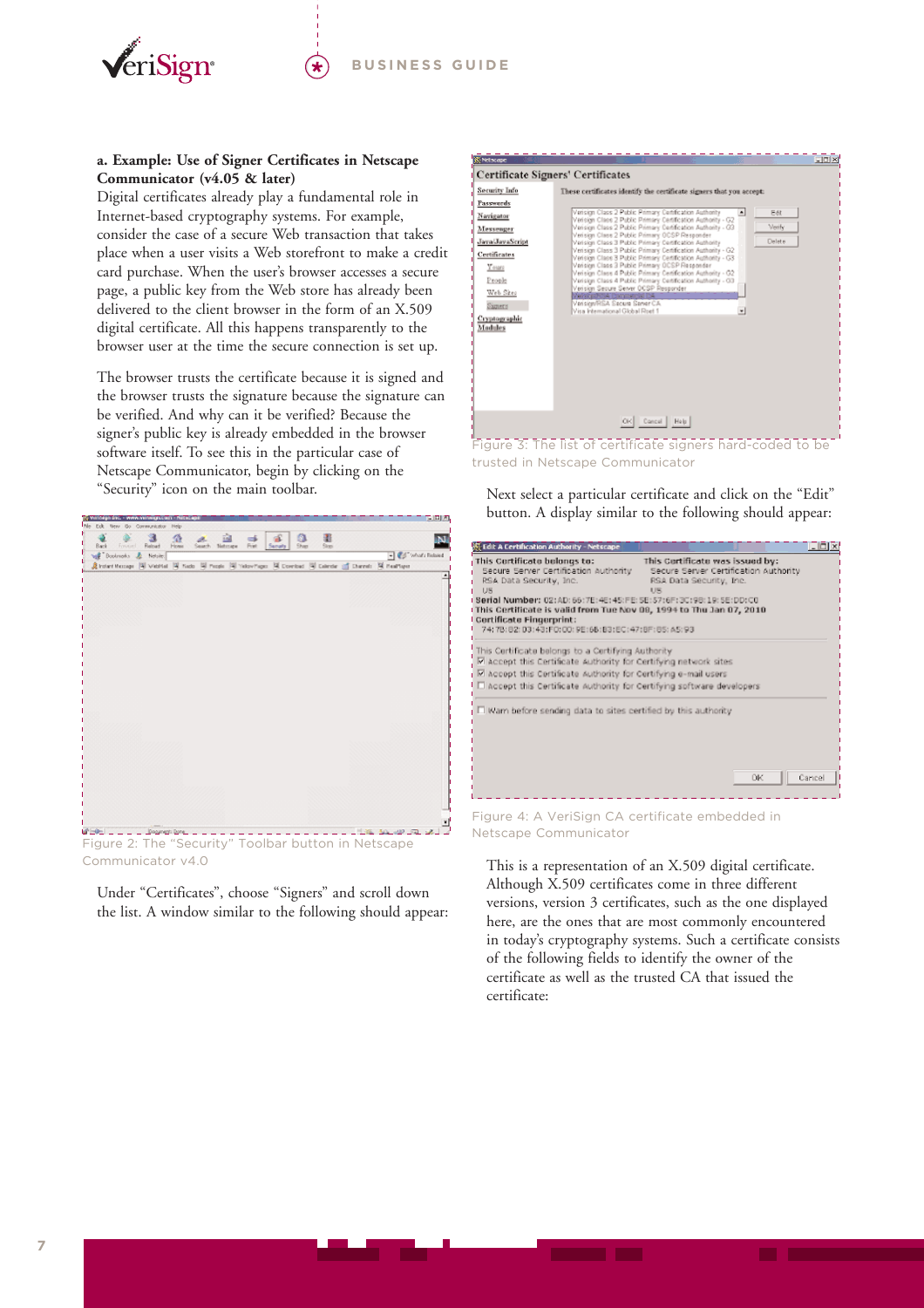**BUSINESS GUIDE**



#### • version

- serial number
- signature algorithm ID
- •issuer name
- validity period
- subject (user) name
- subject public-key information
- issuer unique identifier (version 2 and 3 only)
- subject unique identifier (version 2 and 3 only)
- •extensions (version 3 only)
- digital signature for the above fields

Figure 5: The fields of a X.509 digital certificate

Although only a few of these fields are shown in Figure 4 (version, serial number, issuer name and subject name) corresponding to the display elements in Figure 4, these basic elements give an idea of what such a typical certificate contains.

A more detailed dump of raw certificate content looks like this:

#### Certificate:

Data: Version: v3 (0x2) Serial Number: 8 (0x8) Signature Algorithm: PKCS #1 MD5 With RSA Encryption Issuer: CN=Root CA, OU=CIS, O=Structured Arts Computing Corporation, C=US Validity: Not Before: Fri Dec 5 18:39:01 1997 Not After: Sat Dec 5 18:39:01 1998 Subject: CN=Test User, OU=Test Org Unit, O=Test Organization, C=US Subject Public Key Info: Algorithm: PKCS #1 RSA Encryption Public Key: Modulus: 00:c2:29:01:63:a1:fe:32:ae:0c:51:8d:e9:07:6b:02:fe:ec: 6d:0e:cc:95:4b:dc:0a:4b:0b:31:a3:1a:e1:68:1f:d8:0b:b7: 91:fb:f7:fd:bd:32:ba:76:01:45:e1:7f:8b:66:cd:7e:79:67: 8d:48:30:2a:09:48:4c:9b:c7:98:d2:b3:1c:e9:54:2c:3c:0a: 10:b0:76:ae:06:69:58:ac:e8:d8:4f:37:83:c3:f1:34:02:6d: 9f:38:60:6f:5e:54:4f:71:c7:92:28:fb:0a:b3:44:f3:1a:a3: fe:99:f4:3f:d3:12:e2:f8:3b:03:65:33:88:9b:67:c7:de:88: 23:90:2b

Public Exponent: 65537 (0x10001) Extensions:

Identifier: Certificate Type

Critical: no Certified Usage: SSL Client Identifier: Authority Key Identifier Critical: no Key Identifier: a7:84:21:f4:50:0e:40:0f:53:f2:c5:d0:53:d5:47:56:b7:c5: 5e:96 Signature: Algorithm: PKCS #1 MD5 With RSA Encryption Signature: 2d:76:3f:49:5b:53:3a:c5:02:06:a3:67:6d:d9:03:50:57:7f: de:a7:a9:cd:69:02:97:6f:66:6a:7f:95:ea:89:75:7a:fc:b0:26:8 1:fc:33:bb:60:e8:f7:73:77:37:f8:8a:04:3b:fc:c1:3e:42:40:3d:5

8:16:17:7e:47:35:1c:73:5a:ab:72:33:c3:f5:2b:c6:eb:b5:39:52:8 2:c6:3e:e1:38:c6:39:8b:ee:e3:9f:b3:b9:29:42:0d:11:a5:79:af: 6d:3a:f8:a6:ba:d0:9c:55:48:0d:75:91:05:0b:47:67:98:32:f3: 2d:2e:49:ed:22:ab:28:e8:d6:96:a1:9b

Figure 6: The fields of a X.509 digital certificate

\_\_\_\_\_\_\_\_\_\_\_\_\_\_\_\_\_\_\_\_\_\_\_\_\_\_\_\_\_\_\_\_

#### IV. SSL Server Certificates

The practical means of implementing PKI and digital signatures are via Web server certificates that enable authentication and SSL encryption. SSL certificates form the basis of an Internet trust infrastructure by allowing websites to offer safe, secure information exchange to their customers. SSL server certificates satisfy the need for confidentiality, integrity, authentication and nonrepudiation.

#### A. SSL Defined

Secure Sockets Layer (SSL), originally developed by Netscape Communications, is an information technology for securely transmitting information over the Internet. The SSL protocol has become the universal standard on the Web for authenticating websites to Web browser users and for encrypting communications between browser users and Web servers.

Server certificates are available from Certificate Authorities (CAs) such as VeriSign - trustworthy, independent third parties that issue certificates to individuals, organisations and websites. CAs use thorough verification methods to ensure that certificate users are who they claim to be before issuing them. CA's own self-signed SSL digital certificates are built into all major browsers and Web servers, including Netscape Communicator and Microsoft Internet Explorer, so that simply installing a digital certificate on a Web server enables SSL capabilities when communicating with Web browsers.

SSL server certificates fulfil two necessary functions to establish e-commerce trust: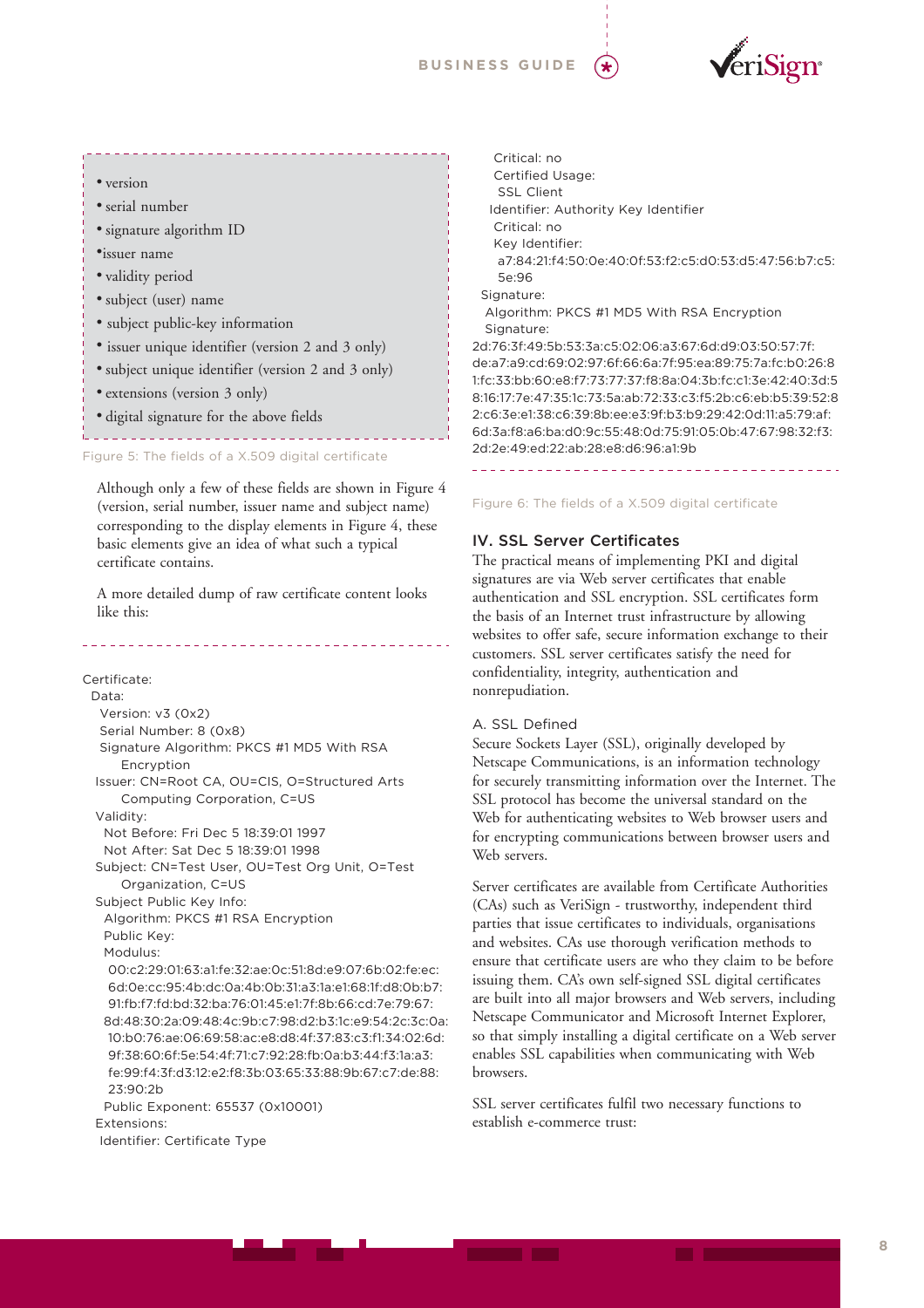

- **SSL server authentication:** Server certificates allow users to confirm a Web server's identity. Web browsers automatically check that a server's certificate and public ID are valid and have been issued by a certificate authority (CA) - such as VeriSign - included in the list of trusted CAs built into browser software. SSL server authentication is vital for secure e-commerce transactions in which users, for example, are sending credit card numbers over the Web and first want to verify the receiving server's identity.
- **SSL encryption:** SSL server certificates establish a secure channel that enables all information sent between a user's Web browser and a Web server to be encrypted by the sending software and decrypted by the receiving software, protecting private information from interception over the Internet. In addition, all data sent over an encrypted SSL connection is protected with a mechanism for detecting tampering: that is, for automatically determining whether the data has been altered in transit. This means that users can confidently send private data, such as credit card numbers, to a website, trusting that SSL keeps it private and confidential.

### B. How SSL Server Certificates Work SSL Certificates take advantage of SSL to work seamlessly between websites and visitors' Web browsers. The SSL

protocol uses a combination of asymmetric public key encryption and faster symmetric encryption.

The process begins by establishing an SSL "handshake" allowing the server to authenticate itself to the browser user and then permitting the server and browser to cooperate in the creation of the symmetric keys used for encryption, decryption and tamper detection:

- 1. A customer contacts a site and accesses a secured URL: a page secured by a SSL Certificate (indicated by a URL that begins with "https:" instead of just "http:" or by a message from the browser). This might typically be an online order form collecting private information from the customer, such as address, phone number and credit card number or other payment information.
- 2. The customer's browser automatically sends the server the browser's SSL version number, cipher settings, randomly generated data and other information the server needs to communicate with the client using SSL.
- 3. The server responds, automatically sending the customer's browser the site's digital certificate, along with the server's SSL version number, cipher settings etc.
- 4. The customer's browser examines the information contained in the server's certificate and verifies that:
	- a. The server certificate is valid and has a valid date
	- b.The CA that issued the server been signed by a trusted CA whose certificate is built into the browser
	- c. The issuing CA's public key, built into the browser, validates the issuer's digital signature
	- d.The domain name specified by the server certificate matches the server's actual domain name

If the server cannot be authenticated, the user is warned that an encrypted authenticated connection cannot be established.

- 5. If the server can be successfully authenticated, the customer's Web browser generates a unique "session key" to encrypt all communications with the site using asymmetric encryption.
- 6. The user's browser encrypts the session key itself with the site's public key so that only the site can read the session key and sends it to the server.
- 7. The server decrypts the session key using its own private key.
- 8. The browser sends a message to the server informing it that future messages from the client will be encrypted with the session key.
- 9. The server then sends a message to the client informing it that future messages from the server will be encrypted with the session key.
- 10. An SSL-secured session is now established. SSL then uses symmetric encryption, (which is much faster than asymmetric PKI encryption) to encrypt and decrypt messages within the SSL-secured "pipeline."
- 11. Once the session is complete, the session key is eliminated.

It all takes only seconds and requires no action by the user.

The Netscape Navigator and the Microsoft Internet Explorer browsers have built-in security mechanisms to prevent users from unwittingly submitting their personal information over insecure channels. If a user tries to submit information to an unsecured site (a site without an SSL server certificate), the browsers will show a warning by default: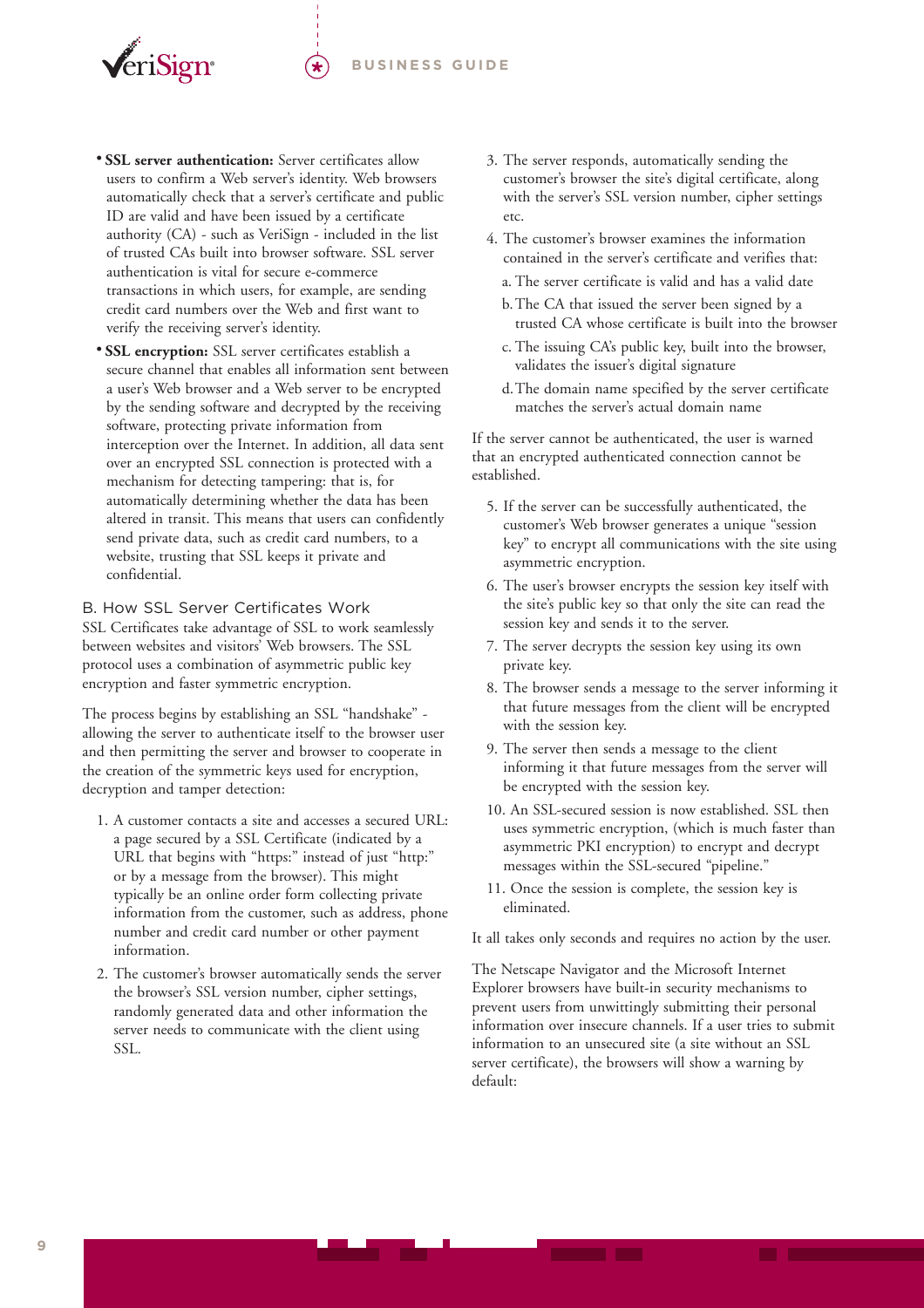

| You have requested an insecure document. The document and<br>any information you send back could be observed by a third party<br>while in transit. For more information on security choose Document<br>Information from the View menu. |  |
|----------------------------------------------------------------------------------------------------------------------------------------------------------------------------------------------------------------------------------------|--|
|                                                                                                                                                                                                                                        |  |
|                                                                                                                                                                                                                                        |  |

In contrast, if a user submits credit card or other information to a site with a valid server certificate and an SSL connection, the warning does not appear. The secure connection is seamless, but visitors can be sure that transactions with a site are secured by looking for the following cues:

- The URL in the browser window displays "https" at the beginning, instead of http.
- In Netscape Communicator, the padlock in the lower left corner of the Navigator window will be closed instead of open.
- In Internet Explorer, a padlock icon appears in the bar at the bottom of the IE window.

1. SSL Strengths: 40-bit and 128-bit SSL SSL comes in two strengths, 40-bit and 128-bit, which refer to the length of the session key generated by every encrypted transaction. The longer the key, the more difficult it is to break the encryption code. 128-bit SSL encryption is the world's strongest: according to RSA Labs, it would take a trillion trillion years to crack using today's technology. 128-bit encryption is approximately 3 X 1026 stronger than 40-bit encryption.

Microsoft and Netscape offer two versions of their Web browsers, export and domestic, which enable different levels of encryption depending on the type of SSL server certificate with which the browser is communicating.

• **40-bit SSL server certificates** (such as VeriSign's SSL Certificates) enable 40-bit SSL when communicating with export-version Netscape and Microsoft Internet Explorer browsers (used by most people in the U.S. and worldwide) and 128-bit SSL encryption when communicating with domestic-version Microsoft and Netscape browsers.

• **128-bit SSL server certificates** (such as VeriSign's Global Server IDs) enable 128-bit SSL encryption - the world's strongest - with both domestic and export versions of Microsoft® and Netscape® browsers.

In order to fully enable 128-bit encryption with a Global Server ID, it is important to generate the right kind of private key during the process of obtaining an SSL Certificate. An important step in the process is generating a Certificate Signing Request within the Web server software. In generating a CSR, Web server administrators should be careful to select a 1024-bit private key, which enables the Global Server ID to establish 128-bit SSL encryption, rather than a 512-bit private key, which enables only 40-bit encryption.

Netscape users can follow these steps to see what level of encryption is protecting their transactions:

- Go to the secure Web page you want to check.
- Click the Security button in the Navigator toolbar. The Security Info dialogue box indicates whether the website uses encryption.
- If it does, click the Open Page Info button to display more information about the site's security features, including the type of encryption used.
- You can also check to see which level of SSL is activated on your Web server by following these steps:
- Using a 128-bit client, such as the domestic version of the Netscape Navigator, click on Options/Security Preferences.
- Under the enable SSL options, click on Configure for both SSL 2 and SSL 3. Make sure acceptance for the 40 and 56 bit encryption ciphers are turned off.
- Try to access the site. If it using less than 128 bit security, then you will receive an error in your browser window: "Netscape and this server cannot communicate securely because they have no common encryption methods."

IE users can find out a website's encryption level by following these steps:

- Go to the website you want to check.
- Right-click on the website page and select Properties.
- Click the Certificates button.
- In the Fields box, select "Encryption type." The Details box shows you the level of encryption (40-bit or 128 bit. See the following section for more information about SSL encryption levels).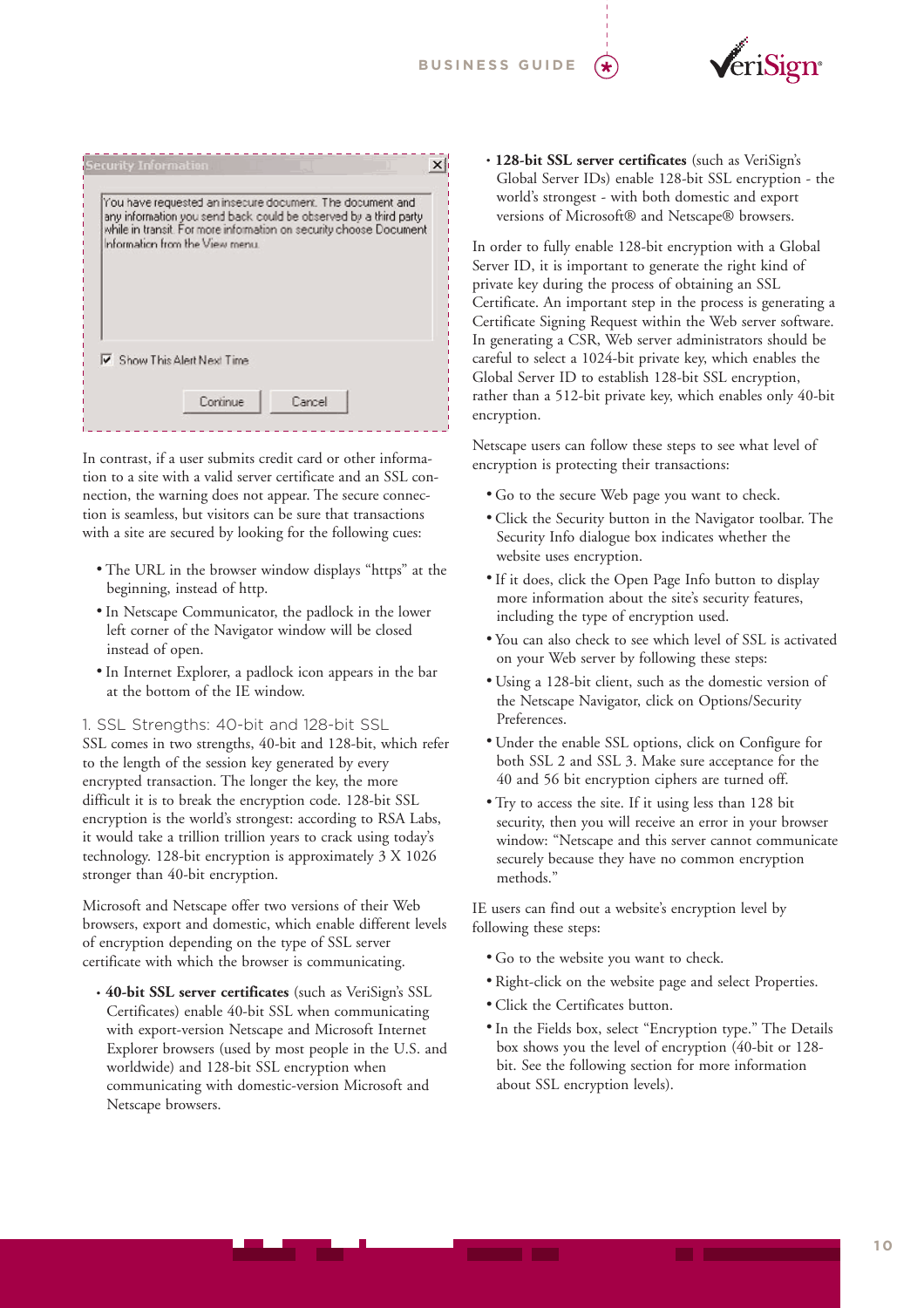



E-businesses may choose to simplify the process of certificate checking for site visitors by describing the security measures they have implemented in a Security and Privacy statement on their sites. Sites that use VeriSign SSL Certificates can also post the Secure Site Seal on their homepage, security statement page and purchase pages. The Seal is a widely recognised symbol of trust that enables site visitors to check certificates in real time from VeriSign with one click (see "VII. The VeriSign Advantage" below for more information about the Seal).

#### 2. SGC and 128-bit Step-up

To ensure that strong 128-bit encryption protects ecommerce transactions for all users, businesses should install 128-bit IDs, such as VeriSign's Global Server IDs, on their servers. However, the export browsers that permit only 40 bit encryption with 40-bit SSL server certificates will allow strong 128-bit encryption when interacting with 128-bit server certificates because these certificates are equipped with a special extension that enable "Server Gated Cryptography (SGC)" for Microsoft browsers and "International Step-Up" for Netscape browsers.

The extension enables 128-bit encryption with exportversion browsers by prompting two "handshakes" when a user's browser accesses a page protected by a Global Server ID. When an export-version Netscape or Microsoft browser connects to the Web server, the browser initiates a connection with only a 40-bit cipher. When the server certificate is transferred, the browser verifies the certificate against its built-in list of approved CAs. Here, it recognised that the server certificate includes the SGC or International Step-Up extension, and then immediately renegotiates the SSL parameters for the connection to initiate an SSL session with a 128-bit cipher. In subsequent connections, the browser immediately uses the 128-bit cipher for fullstrength encryption.

#### C. Securing Multiple Servers and Domains with SSL

As organisations and service providers enhance their websites and extranets with newer technology to reach larger audiences, server configurations have become increasingly complex. They must now accommodate:

- Redundant server backups that allow websites and extranets to maximise site performance by balancing traffic loads among multiple servers
- Organisations running multiple servers to support multiple site names
- Organisations running multiple servers to support a single site name
- Service providers using virtual and shared hosting configurations

However, in complex multiserver environments, SSL server certificates must be used carefully if they are to serve their purpose of reliably identifying sites and the businesses operating them to visitors and encrypt e-commerce transactions - establishing the trust that customers require before engaging in e-commerce.

When used properly in an e-commerce trust infrastructure equipped with multiple servers, SSL server certificates must still satisfy the three requirements of online trust:

- 1. Client applications, such as Web browsers, can verify that a site is protected by an SSL server certificate by matching the "common name" in a certificate to the domain name (such as [www.verisign.co.uk\)](http://www.verisign.co.uk) that appears in the browser. (Certificates are easily accessible via Netscape and Microsoft browsers).
- 2. Users can also verify that the organisation listed in the certificate has the right to use the domain name and is the same as the entity with which the customer is communicating.
- 3. The private keys corresponding to the certificate, which enable the encryption of data sent via Web browsers, are protected from disclosure by the enterprise or ISP operating the server.

#### 1. The Certificate Sharing Problem

VeriSign recommends that, to satisfy the requirements of Internet trust, one SSL server certificate be used to secure each domain name on every server in a multi-server environment and that the corresponding private keys be generated from the hosting server.

Some enterprises or ISPs practice certificate sharing or use a single SSL server certificate to secure multiple servers. Organisations use certificate sharing in order to secure backup servers, ensure high-quality service on high-traffic sites by balancing traffic among several servers or, in the case of ISPs and Web hosts, to provide inexpensive SSL protection to price-sensitive customers. However, as described in the following section, certificate-sharing configurations do not satisfy the fundamental requirements of Internet trust.

#### 2. VeriSign Recommendations for Implementing SSL on Multiple Servers

Here are some common shared certificate configurations and VeriSign's recommendations for addressing them to most effectively reinforce an e-commerce trust infrastructure:

#### **Fail-Safe Backup: Redundant servers, not used simultaneously:** Certificate sharing is permissible. However, when the back-up server is not under the same control as the primary server, the private key cannot be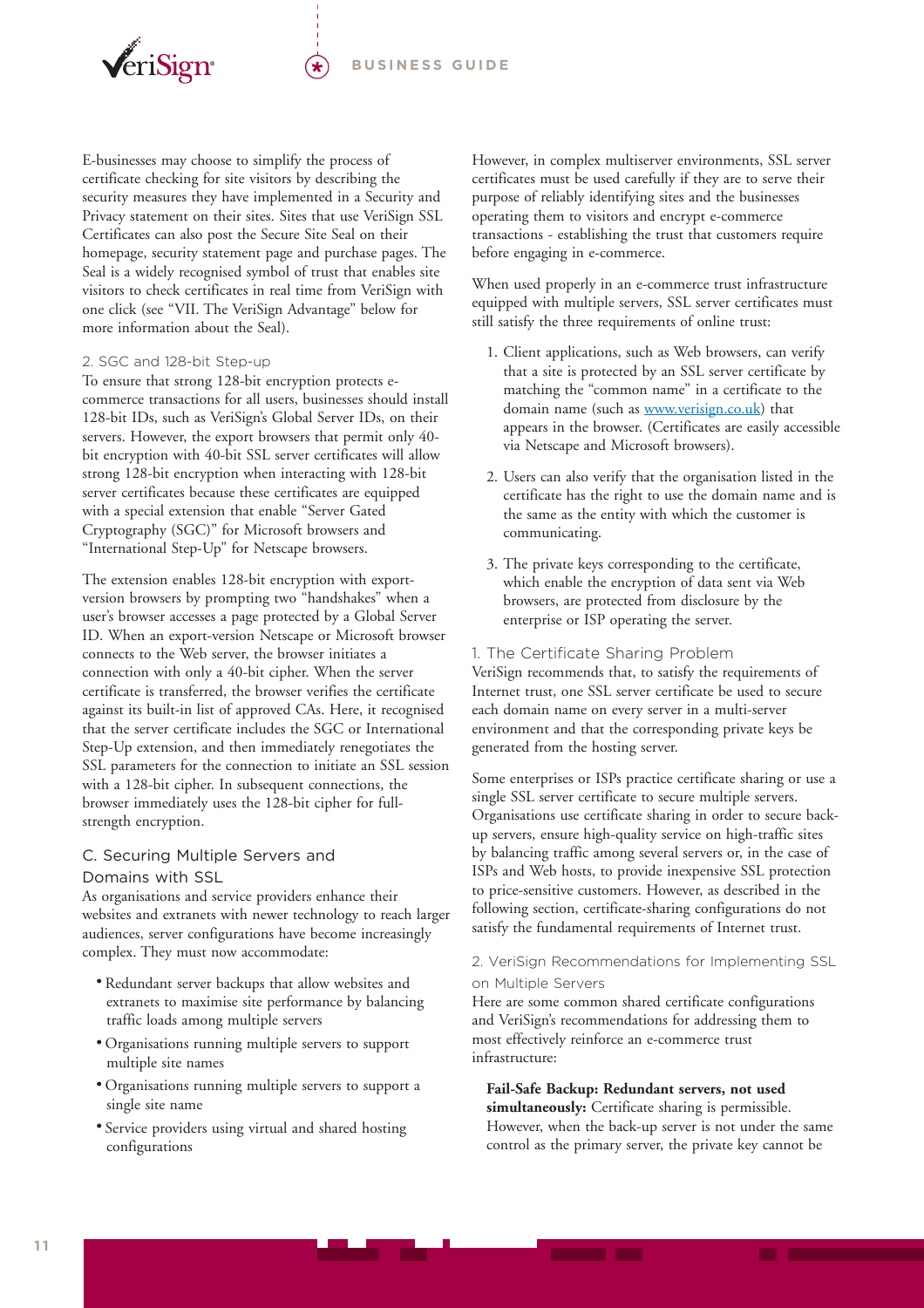

adequately protected and a separate certificate should be used for each server.

**Load Balancing: Multiple sites with different common names on multiple servers:** To prevent browsers from detecting that the URL of the site visited differs from the common name in the certificate and to protect the security of private keys, a different certificate should be used for each server/domain name combination.

**Load Balancing: Multiple sites with the same common name on multiple servers:** Instead of jeopardising private key functionality by copying the key for multiple servers, a different certificate should be used for each server. Each certificate may have the same common name and organisational name but slightly different organisational unit values.

**ISP Shared SSL: One certificate issued to an ISP's domain, used on multiple servers by multiple Web sites:** This prevents site visitors from verifying that the site they are visiting is the same as the site protected by the certificate and listed in the certificate itself. Each site's server should have its own certificate. Or merchants must inform their customers that site encryption is provided by the ISP, not the merchant, and the ISP must guarantee the services of all the hosted companies whose sites use shared SSL.

**Name-Based Virtual Hosting: An ISP or Web Host provides each hosted customer with a unique domain name, such as customername.isp.com:** If the same certificate is used for each domain name, browsers will indicate that the site domain name does not match the common name in the certificate. To solve this problem, a "wildcard" certificate of the form \*.isp.com is required to properly serve the multi-hostname configuration without creating browser mismatch error messages. (VeriSign offers wildcard certificates on a case-by-case basis and they are subject to certain additional licensing terms and conditions. For more information, please contact [sales@verisign.co.uk.\)](mailto:sales@verisign.co.uk)

For a complete explanation of VeriSign's solutions for securing multiple Web server and domain configurations, please see our white paper at [http://www.verisign.com/rsc/wp/certshare/certshare.pdf.](http://www.verisign.com/rsc/wp/certshare/certshare.pdf) 

#### V. Online Payment Services

Once businesses have built a website and implemented SSL certificates to authenticate themselves to customers and encrypt communications and transactions, they must address another crucial component of an e-commerce infrastructure: enabling customers to easily pay for products and services online, and processing and managing those

payments in conjunction with a complex network of financial institutions.

Today's fragmented Internet payment systems often connect online merchants to banks via privately operated, point-topoint payment networks. In 1998, for example, over 5 billion electronic payment transactions - originating from approximately 2 million merchant locations and representing over \$250 billion in merchant dollar volume were passed over leased lines and non-Internet interfaces to a single transaction processor (First Data Corporation).

This situation is rapidly changing. Internet commerce is entering an accelerated growth phase. IDC estimates worldwide e-commerce revenues will increase to \$218 billion in 2000. Behind each of these Internet purchases is a payment transaction. However, traditional payment systems have proven to be ill equipped to manage the costs and complexity of transitioning and enabling transactions over the Internet. As a result, only a fraction of today's potentially automated e-commerce transactions are currently enabled for Internet payment. The situation is particularly acute in the B2B payments arena - today, most B2B systems stop short of enabling actual payment execution on the Web.

Demand is therefore high for a simpler, "Internet payment gateway" approach that provides easier Internet connectivity between buyers, sellers and the financial networks that move money between them. A truly flexible Internet payment gateway must support multiple payment instruments, connect to all relevant back-office payment processors and be packaged for easy integration into frontoffice Web applications. Ideally, the gateway should also offer uniform interfaces to payment functionality, permitting e-businesses to deploy payment applications that can be easily switched between alternative financial instruments, institutions and payment processors. To form part of a complete e-commerce trust infrastructure, the gateway must assure fail-safe security for payment data as it passes from customer to website and through the back-end processing system.

Some merchants may build an Internet payment gateway themselves or purchase a software-based solution. However, according to the Gartner Group, most e-merchants have transaction volumes that do not justify the expense of bringing the process in-house and are opting for outsourced ASP solutions.

A. The Internet Payment Processing System Understanding how best to address the need for Internet payment gateway services first requires a brief examination of the participants in an Internet payment processing system.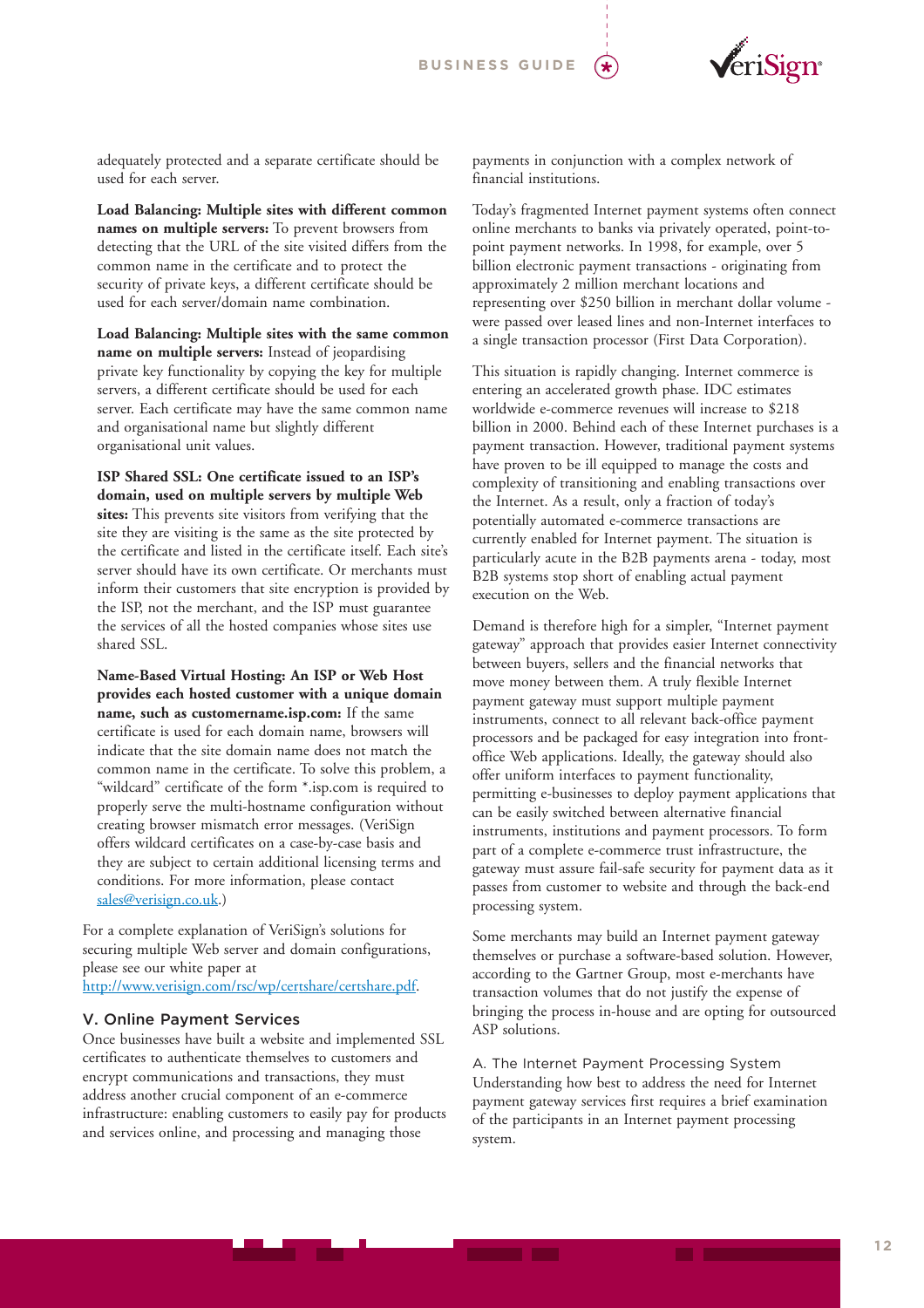

Participants in a typical online payment transaction include:

r<br>eriSign®

- **The customer:** typically, a holder of a payment card such as a credit card or debit card - from an issuer.
- **The issuer:** a financial institution, such as a bank, that provides the customer with a payment card. The issuer is responsible for the cardholder's debt payment.
- **The merchant:** the person or organisation that sells goods or services to the cardholder via a website. The merchant that accepts payment cards must have an Internet Merchant Account with an acquirer.
- **The acquirer:** a financial institution that establishes an account with a merchant and processes payment card authorisations and payments. The acquirer provides authorisation to the merchant that a given card account is active and that the proposed purchase does not exceed the customer's credit limit. The acquirer also provides electronic transfer of payments to the merchant's account and is then reimbursed by the issuer via the transfer of electronic funds over a payment network.
- **The payment gateway:** This function, operated by a third-party provider, processes merchant payments by providing an interface between the merchant and the acquirer's financial processing system.
- **The processor:** a large data centre that processes credit card transactions and settles funds to merchants, connected to the merchant on behalf of an acquirer via a payment gateway.

The basic steps of an online payment transaction include the following:

- 1. The customer places an order online by selecting items from the merchant's website and sending the merchant a list. The merchant often replies with an order summary of the items, their price, a total and an order number.
- 2. The customer sends the order to the merchant, including payment data. The payment information is usually encrypted by an SSL pipeline set up between the customer's Web browser and the merchant's Web server SSL certificate.
- 3. The merchant requests payment authorisation from the payment gateway, which routes the request to banks and payment processors. Authorisation is a request to charge a cardholder and must be settled for the cardholder's account to be charged. This ensures that the payment is approved by the issuer and guarantees that the merchant will be paid.
- 4. The merchant confirms the order and supplies the goods or services to the customer.
- 5. The merchant requests payment, sending the request to the payment gateway, which handles the payment processing with the processor.
- 6. Transactions are settled or routed by the acquiring bank to the merchant's acquiring bank for deposit.

B. VeriSign Payflow Payment Services VeriSign Payflow Payment Services offers the most effective way to streamline the flow of all kinds of payments through this complex system - quickly, efficiently, and above all, securely. Payflow simplifies e-commerce by providing payment connectivity over the Internet between buyers, sellers and financial networks. VeriSign uses a client server architecture to process transactions: the client is installed on the merchant's site and integrated with the merchant's ecommerce application. The client software establishes a secure link with the VeriSign processing server using an SSL connection to transmit encrypted transaction requests. The VeriSign server transmits the request over a private network to the appropriate financial processing network. When the authorisation response is received via the financial processing network, the server returns the response to the merchant's client, which then completes the transaction by sending an acknowledgment to the server. Typical transactions occur within 3 seconds.

By partnering with VeriSign, merchants gain the ability to free themselves from point-to-point and difficult-tointegrate payment solutions, reaping the benefits of an integrated payment platform designed specifically for the Internet. Payflow supports all major consumer credit card, debit card, electronic cheque, purchase card and Automated ClearingHouse (ACH) transactions. (ACH is a nationwide wholesale electronic payment and collection system that serves as a method of transferring funds between banks via the Federal Reserve System.)

Its robust and open architecture has been designed to support both business-to-consumer (B2C) and business-tobusiness (B2B) payment applications. It provides the industry's highest performance and reliability and is a highly scalable outsourced solution that can easily grow to hundreds of millions of transactions per month. VeriSign Payflow has proven to be considerably faster, more reliable and scalable than any other competing solution. Using VeriSign Payflow, a merchant can connect to most banks, transaction services or forms of payment without worrying about the underlying technology. Customers can pay with a variety of financial instruments, including cheque accounts, savings accounts and credit cards, quickly and simply.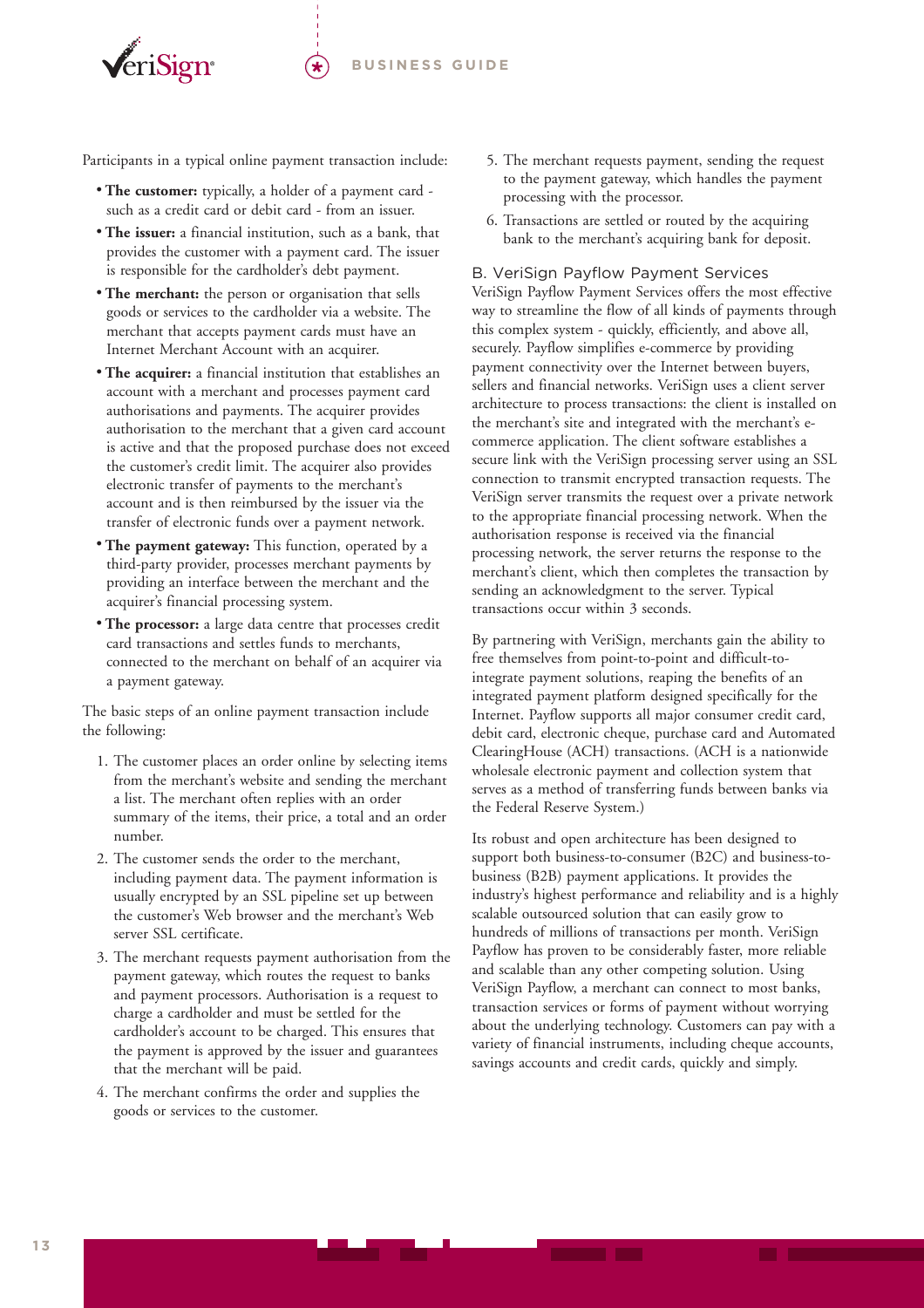



VeriSign Payflow hides the complexity of payment

Competitive design advantages of the VeriSign Payflow service include:

- Open connectivity with almost all bank processors and payment types through unified interfaces
- Pre-integration with the most popular e-commerce applications and forthcoming payment-enabled Internet appliances such as Personal Digital Assistants (PDAs)
- Continuous maintenance of a TCP/IP network connection throughout each transaction until it either successfully completes or times out. Unlike most competing solutions, VeriSign Payflow's payment connection both enables a faster response times (averaging 2.2 seconds) and - through confirmation of transaction completion - eliminates the uncertainty of transaction status.
- High availability that exceeds 99.99 percent with dynamic load balancing and failover between all servers
- An XML integration layer both on the server side for ease of integration with additional services (such as fraud screening) and on the merchant side for ease of integration into back office applications
- A Software Development Kit (SDK) allowing for more advanced custom integration into e-commerce applications

On the merchant side, VeriSign's payment connectivity technology works with all major shopping basket and ecommerce systems. Merchants can select the shopping basket system and storefront system that best suits their needs and be confident that VeriSign can make the connections.

To the Internet merchant, VeriSign offers:

- **Lower connectivity cost:** Connecting to the payment networks over the Internet through VeriSign costs less to set up and maintain than leased lines or modem connections.
- **Better connection quality:** VeriSign manages highbandwidth, fault-tolerant network connections to the processing networks.
- **More payment options:** Merchants can add new payment types without having to install new software.
- **Increased flexibility:** Merchants can switch banking relationships and continue to use the same installed software to process payments with the new bank.

On the processor side, VeriSign works with all of the major processing and bank networks. Again, the merchant just selects an appropriate shopping basket, e-commerce package or VeriSign-provided software development kit and knows that VeriSign will make the necessary connections to the transaction processing services.

1. How Payment Processing Services Work At the application level, VeriSign's payment processing services can be accessed in three ways:

- **Payflow-enabled e-commerce applications:** Many offthe-shelf e-commerce applications are pre-enabled to use VeriSign's Payflow payment processing, giving merchants a complete solution that can be used out-ofthe-box. VeriSign's broad third-party support and superior payment connectivity enables merchants to independently choose the best e-commerce application and the best payment processor for their business needs.
- **Payflow Link:** A hosted order form service that makes payment processing as simple as adding Web links to a merchant's website. See "VI. VeriSign E-Commerce Trust Infrastructure Solutions" below for more on Payflow Link.
- **Payflow Pro SDK:** A software development kit that gives merchants direct access to VeriSign's Payflow payment processing API via a "thin client" network service. See "VI. VeriSign E-Commerce Trust Infrastructure Solutions" below for more on Payflow Pro and the Payflow Pro SDK.

Through VeriSign's acquiring bank partners, merchants are also able to apply for merchant bank accounts during the registration process. In all cases, online registration and account management enables merchants to be up and running in minutes.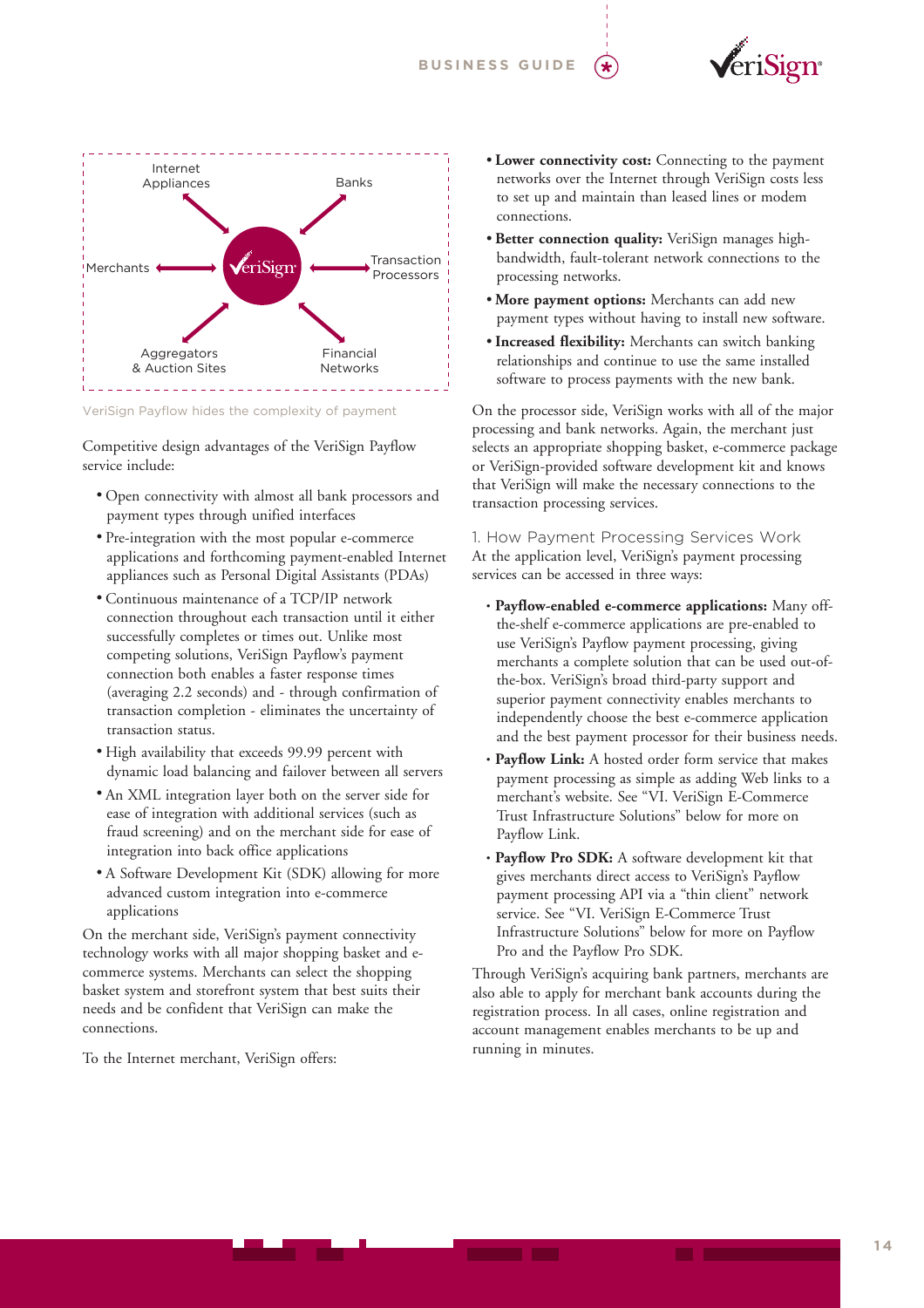



A look inside the VeriSign Payflow payment processing operations centre

#### C. Payment Processing Backbone

The VeriSign payment client is a Secure Sockets Layer (SSL)-enabled communications agent that uses routing parameter inputs to locate and establish communications with a VeriSign transaction server. After a secure communication channel has been established, transaction data is passed to the VeriSign payment infrastructure for processing. VeriSign transaction communications have been designed to minimise message-handling errors by ensuring an uninterrupted, TCP-level communication stream between the client and the server. The VeriSign architecture has the highest performance in the industry. The average transaction response time is 2.2 seconds.

The following sequence of messages illustrates the communication stream during a typical transaction from a VeriSign-enabled client to the VeriSign Payment Services operations centre.

- The client opens an SSL connection to a server and sends all transaction data.
- The server processes the transaction and sends a response back to the client.
- The client sends an acknowledgment to the server indicating that the response was successfully received.
- The connection is closed.

VeriSign Payment Services incorporate the following features to reinforce an e-commerce trust infrastructure:

#### 1. Connectivity

VeriSign provides connectivity to more payment processors and supports more payment types than any other online payment solution provider.

| <b>PROCESSOR</b>                         | <b>PAYMENT TYPES</b>                                           | <b>AVAILABLE</b> |
|------------------------------------------|----------------------------------------------------------------|------------------|
| First Data<br>Corporation<br>'Nashville' | Credit Cards<br>Level II Purchase<br>Cards                     | <b>Now</b>       |
| Paymentech                               | Credit Cards<br>Level II Purchase<br>Cards                     | <b>Now</b>       |
| <b>TeleCheck</b>                         | Electronic Check<br>Verification and<br>Guarantee              | <b>Now</b>       |
| <b>Wells Fargo</b><br>Norwest            | ACH                                                            | <b>Now</b>       |
| <b>NOVA</b>                              | Credit Cards<br>Level II Purchase<br>Cards                     | <b>Now</b>       |
| VITAI                                    | Credit Cards<br>Level II Purchase<br>Cards                     | <b>Now</b>       |
| <b>EDS Aurora</b>                        | Credit Cards<br>Level II Purchase<br>Cards                     | <b>Now</b>       |
| First Data<br>Corporation 'South'        | <b>Credit Cards</b><br>Level II & III<br><b>Purchase Cards</b> | <b>Now</b>       |

#### 2. Scalability

VeriSign's transaction processing power can grow quickly, providing throughput and reliability as the transaction load grows from millions to hundreds of millions of transactions per month and beyond. VeriSign combines customdeveloped, high-throughput server software with a loadbalancing network architecture to deliver a solid payment Internet service explicitly intended for today's quickly growing e-commerce community.

#### 3. Maximum Throughput

While many payment solutions have been implemented as "add-ons" to existing Web server platforms, VeriSign has built server software specifically designed for payment transactions. This provides significant advantages in three areas:

• **Internal Resources:** VeriSign server software incorporates a sophisticated threading model designed specifically to deliver maximum throughput for payment transactions. Signal and timer logic for handling payment transaction exceptions and errors is built into the server's kernel. File system access and logging are optimised for payment transactions.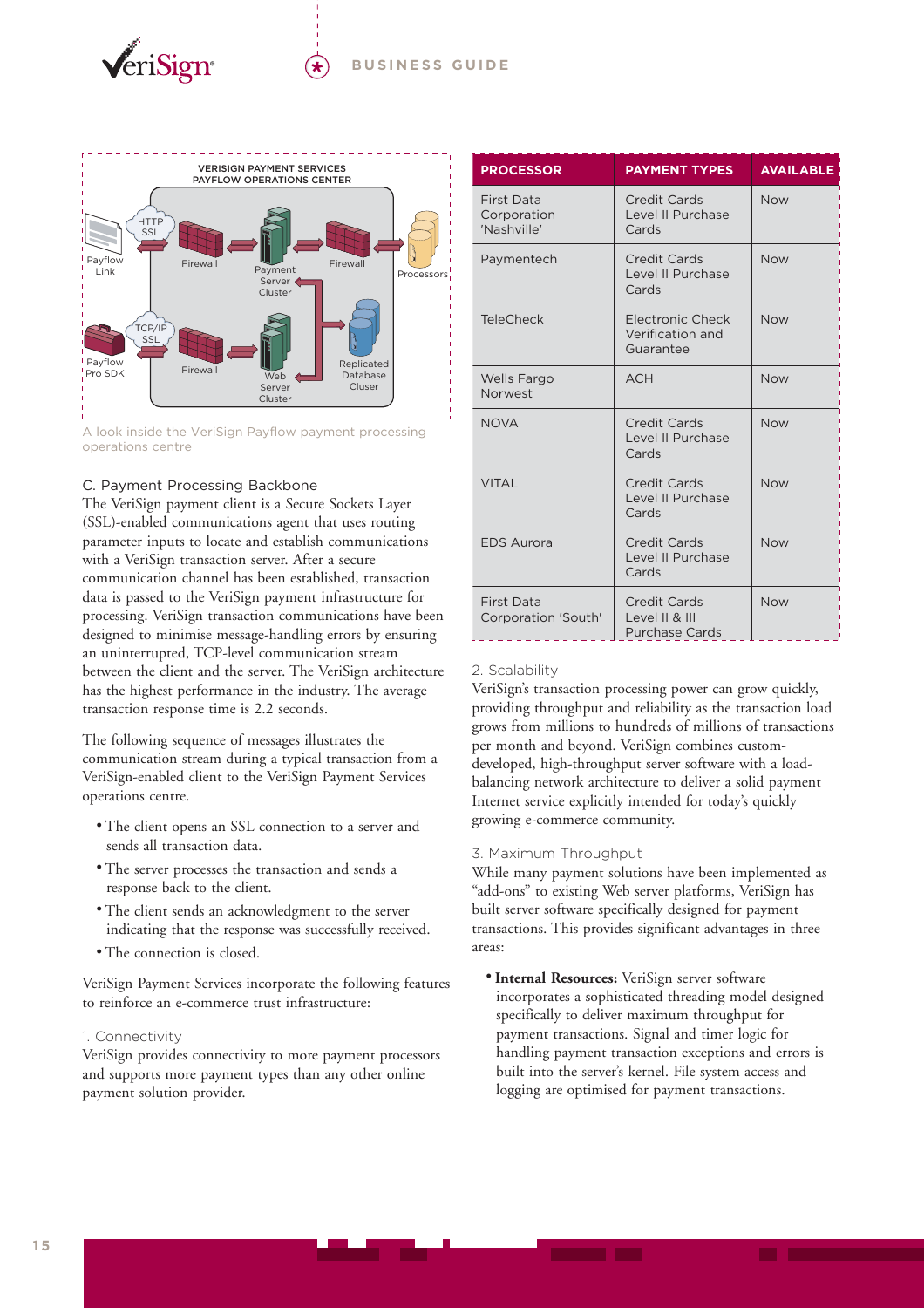

- **Database Resources:** VeriSign uses state-of-the-art DBMS technology to store and log the transaction activity. It has kernel-level control of database logins and resources, which provides a level of performance tuning and error recovery that is not available to payment systems that are based on Web servers.
- **Network Resources:** As the VeriSign server is "payment-aware" at its core, it can manage the complex dynamics of communicating with card processing networks. Effective load balancing is achieved both in the local processes and in coordination with peer servers to implement an array-wide throughput optimisation strategy - in other words, VeriSign servers perform load balancing both internally and in relation to other transaction servers in their cluster. As transaction loads grow for a cluster, this advantage becomes increasingly important.

#### 4. Load Balancing and Linear Growth

Highly available payment processing requires that individual transaction servers be both extremely reliable and efficient. To provide true scalability, it must be practical to add new server capacity on demand. VeriSign services are delivered through clusters:

- **Payment Server Cluster:** These machines run the VeriSign Payment Server and manage the processing of inbound transaction requests to the processing networks.
- **Web Server Cluster:** These servers provide the Web application function associated with the payment services. VeriSign's merchant reporting and virtual terminal systems are provided here.
- **Replicated Database Cluster:** These machines host the database servers. This cluster is broken up into writebiased, read-biased and replicator machines. Writebiased servers are configured for maximum throughput for new transactions and are used by default by the transaction servers. Read-biased servers are configured for maximum speed on queries and reports and are used by default by the Web servers. Replication machines manage the synchronisation of the data between all of the local database machines in the cluster as well as other cluster and backup/archive services.

VeriSign provides quality service for immense numbers of transactions by ensuring that it has provided adequate service clusters and has sufficient bandwidth on the front side (Internet) and back side (banking networks) to accommodate the load.

VeriSign's current production cluster supports a nominal load of two million transactions per day. In practice, capacity is added well before it is needed. As a general rule, when a cluster reaches a nominal load of 30% of capacity

or when there are frequent spikes above 50% of capacity, either new capacity is added to the cluster or a new cluster is added to the service.

#### 5. Reliability

In addition to load balancing, VeriSign's server clusters also provide failure protection. When a cluster suffers a server failure, the transaction load is seamlessly redistributed to the remaining servers in the cluster. Hardware redundancy is also provided within each server for every important subsystem.

#### 6. Security

One of VeriSign's fundamental design considerations is, of course, security. The hardware, software and physical plant developed and used by VeriSign services are carefully coordinated with an aggressive set of best practices to provide maximum protection and integrity at the transport, system and physical levels.

#### **Transport Security**

Transport security protects transaction messages between the VeriSign client and server. Most transactions sent from the VeriSign client to VeriSign's payment servers are sent over the Internet - a public network. To ensure that the contents of transactions are private and that they cannot be altered or embellished in any way, VeriSign uses the Secure Sockets Layer (SSL) protocol for all communications between clients and servers. Similarly, Web access to every VeriSign website that provides sensitive data is available only under the HTTPS protocol, which is the same SSL protocol used by the client, running on top of HTTP.

VeriSign has licensed RSA Security, Inc.'s cryptographic tools. These tools are the de facto standard for highly secure communications over the Internet and are widely regarded as the best available platform on which to build a secure client/server system. This means that transaction data sent by the merchant to the VeriSign server can be read and used only by the VeriSign server.

Additionally, VeriSign offers merchants the opportunity to identify a set of IP addresses or subnets that constitute valid transaction sources for a given merchant. This means that in addition to the protection afforded by SSL message encryption, the merchant can specify a range of IP addresses using a string (for example, 192.32.4.18-20 or 192.4.22.\*) This specifies the valid IP addresses for the VeriSign payment server. Transactions that originate from unregistered IP addresses are logged as suspicious behaviour for VeriSign's network monitoring tools to investigate. This allows the merchant to further validate and protect the transaction stream to the VeriSign service.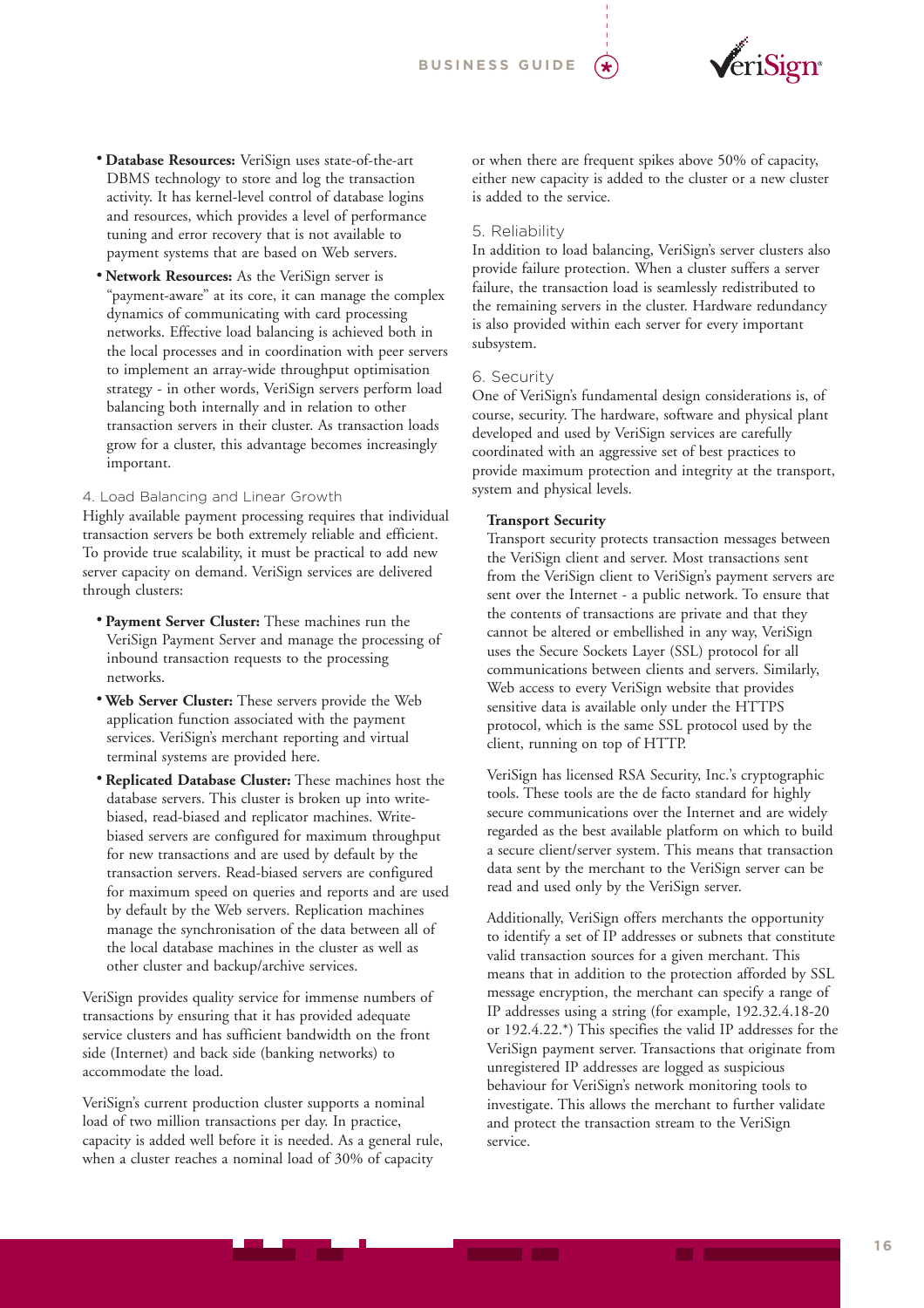

#### **System Security**

VeriSign payment services are protected by firewall systems based on an extremely conservative access strategy: VeriSign's payment services are isolated from all other services. VeriSign permits communication with the VeriSign payment server or secured Web servers only through SSL (port 443.) This means there is no backdoor access for e-mail, FTP, DNS, ICMP and so on, which are all security risks. The only data that can enter is SSL traffic. All access requires user name and password, IP address validation or X.509 client authentication.

The VeriSign service is also protected on the "back side" its array of network connections to the processing networks - by firewall systems that ensure that only authorised traffic from authorised sources gets through to VeriSign's payment servers.

Inside the server array, a layering strategy further isolates repositories that contain sensitive information. Best-ofbreed intruder detection systems and network monitoring tools are manned on a 24x7 basis, providing instant notification of suspicious or unauthorised access, as well as automatic countermeasures and remedies.

#### **Physical Security**

VeriSign's measures for physically protecting its Payment Services include 24x7 card key customer access to data centres, 24x7 video surveillance and recording of the premises by security personnel and 24x7 on-site security personnel.

#### 7. XML

In cooperation with selected e-commerce partners and industry standards bodies, VeriSign has built an XML integration and automation layer into its payment infrastructure. This layer provides uniform XML access to all payment-related services, including payment execution, registration and reporting.

#### **XMLPay**

XMLPay is a VeriSign Payment Services specification that defines a set of XML document types for payment transactions and XML digital receipts. Although XMLPay loosely follows level 3 purchase card data formats, it supports a variety of payment instruments beyond just purchase cards. XMLPay is compliant with the joint IETF/W3C working group specification for digitally signed XML.

#### **XMLRegister**

Turning on a business for VeriSign PayFlow is a moderately complex process that involves the manual intervention of several parties, including not only the merchant and VeriSign Payment Services itself but also the merchant's acquiring bank and a payment processor to move money between buyer and seller banks. Both resellers and emerging B2B marketplaces are increasingly demanding more automated access to the process of enabling online merchant payment accounts. In response, VeriSign is developing XMLRegister, a specification defining data formats and processing infrastructure supporting the automation of VeriSign Payment Services merchant registrations.

Without XMLRegister, merchants typically must register one at a time for VeriSign Payment Services. With XMLRegister, formatted XML documents may be submitted programmatically over a secure transport to a registration server. The registration server supports methods for a single or group merchant registration. Each registration element may be for a new registration or update of an existing account. As business rules and the information needed to complete a registration vary among processors and acquirers, an XMLRegister document does not attempt to enforce business rules related to a registration. It merely transports data across the wire for processing by the registration server whose job is to enforce such rules and report non-compliance.

#### **XMLReport**

XMLReport specifies data used in payment transaction reports. Resellers or merchants submit XMLReport document when they need reports on their transactions. In summary, today's widespread adoption of XML is leading to three significant developments in the payments industry:

- **Extensibility:** XML enables easy update and extension of existing services to quickly add entirely new services to existing applications.
- **Automation:** Currently, merchants can download a set of preset reports from the VeriSign Payflow Manager website, but have limited flexibility in what can be queried or how the results are returned. XMLReport provides an automation language for merchant reporting. Complex queries and result formatting instructions can be communicated to the VeriSign service in a straightforward manner.
- **Interoperability:** XML is quickly gaining momentum as the lingua franca of system interchange. Via its three XML specifications, VeriSign Payment Services will publish an XML-based vocabulary for its services. By collaborating with partners, this vocabulary will be consistent with emerging industry-standard vocabularies, as well as those of the partners.

The VeriSign Payflow client continues to provide a highlevel API for developers who don't want to switch to XML. The XML layer is therefore strictly optional and is independently accessible when it is used to communicate requests and responses from VeriSign Payflow servers.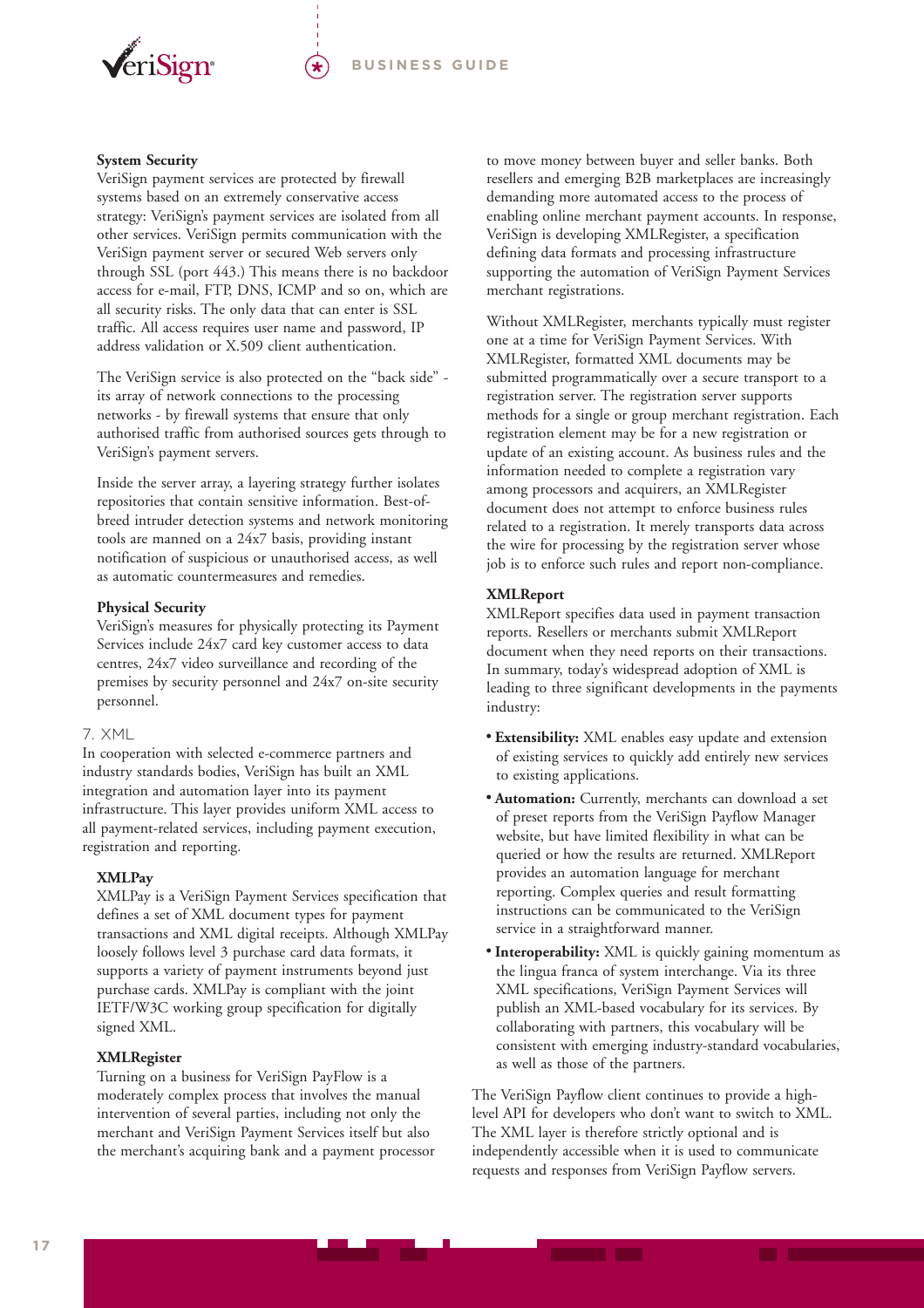

#### VI. VeriSign E-Commerce Trust Infrastructure Solutions

VeriSign offers a complete range of products and services to help businesses implement an end-to-end trust infrastructure for e-commerce. VeriSign's server certificates, or SSSL Certificates, are available in both 40-bit and 128 bit SSL as part of Secure Site services. VeriSign Payflow Link and Payflow Pro online payment services enable businesses to easily accept, manage and process payments electronically. VeriSign's Commerce Site services combine SSL Certificates, Payflow services and other value-added features to form a complete e-commerce infrastructure. For large enterprises operating multiple servers, Managed PKI for SSL Certificates simplifies the process of issuing and managing large numbers of SSL Certificates.

A. VeriSign Commerce Site and Secure

#### Site Solutions

VeriSign provides SSL Certificates in two encryption strengths:

- **VeriSign's 128-bit SSL (Global Server) IDs** enable the world's strongest SSL encryption with both domestic and export versions of Microsoft® and Netscape® browsers. 128-bit SSL Global Server IDs are the standard for large-scale online merchants, banks, brokerages, health care organisations and insurance companies worldwide. U.S. Government regulations determine who can implement the powerful encryption of 128-bit SSL, though 128-bit IDs are now available to nearly every company worldwide (see [http://www.verisign.com/products-services/payment](http://www.verisign.com/products-services/payment-processing/commerce-site-faq.html)processing/commerce-site-faq.html).
- **40-bit SSL (Secure Server) IDs** are ideal for securitysensitive intranets, extranets and websites.

VeriSign 128-bit SSL and 40-bit SSL Certificates are available as part of VeriSign's site trust solutions.

- **Commerce Site Services**, exclusively from VeriSign, are complete integrated solutions that are ideal for emerchants and online stores.
	- **Commerce Site** includes a 40-bit SSL (Secure Server) ID and VeriSign Payflow Pro online payment management service (see below for more information), plus an array of additional value-added services.
	- **Commerce Site Pro** includes a 128-bit SSL (Global Server) ID, VeriSign Payflow Pro and value-added services.
- **Secure Site Services** are best for intranets, extranets and websites that require the leading SSL certificates and website services.
- **Secure Site** includes a 40-bit SSL (Secure Server) ID, plus additional value added services.
- **Secure Site Pro** includes a 128-bit SSL (Global Server) ID and value-added services.

The value-added services included with Secure Site and Commerce Site Services include the VeriSign Secure Site Seal.



The Seal is designed for display on websites as a symbol of security and trust, encouraging customers to confidently provide credit card numbers and other sensitive information. The Secure Site Seal is sent automatically to the technical contact businesses as part of the Secure Site or Commerce Site enrolment and purchasing process, 24 hours after the SSL Certificate is issued.

When the Seal is posted on a website's homepage, security/privacy policy page or transaction pages, businesses can connect it to their SSL Certificate. When visitors click on the Seal, they instantly link to a dynamic pop-up screen of information about the SSL Certificate, assuring them that transactions with the site are encrypted by SSL and allowing them to verify the site's identity and check the ID status in real time.

Secure Site and Commerce Site solutions also include up to \$250,000 of NetSure protection, an extended warranty program that protects e-businesses against economic loss resulting from the theft, corruption, impersonation or loss of use of a server certificate.

For a complete description of the additional features included with Secure Site and Commerce Site solutions, see [http://www.verisign.co.uk/products-services/security](http://www.verisign.co.uk/products-services/security-services/index.html)services/index.html.

#### 1. How to Enrol for Commerce Site and Secure Site Solutions

Businesses can try VeriSign's 40-bit SSL Certificate for free. The trial SSL Certificate can be applied for at <http://www.verisign.co.uk/products/srv/trial/intro.html> now.

Businesses can purchase a one-year full-service SSL Certificate as part of VeriSign's Secure Site or Commerce Site Services by visiting [http://www.verisign.co.uk/products](http://www.verisign.co.uk/products-services/security-services/index.html)[services/security-services/index.html.](http://www.verisign.co.uk/products-services/security-services/index.html) The application process takes about 15 minutes. In one to three days, after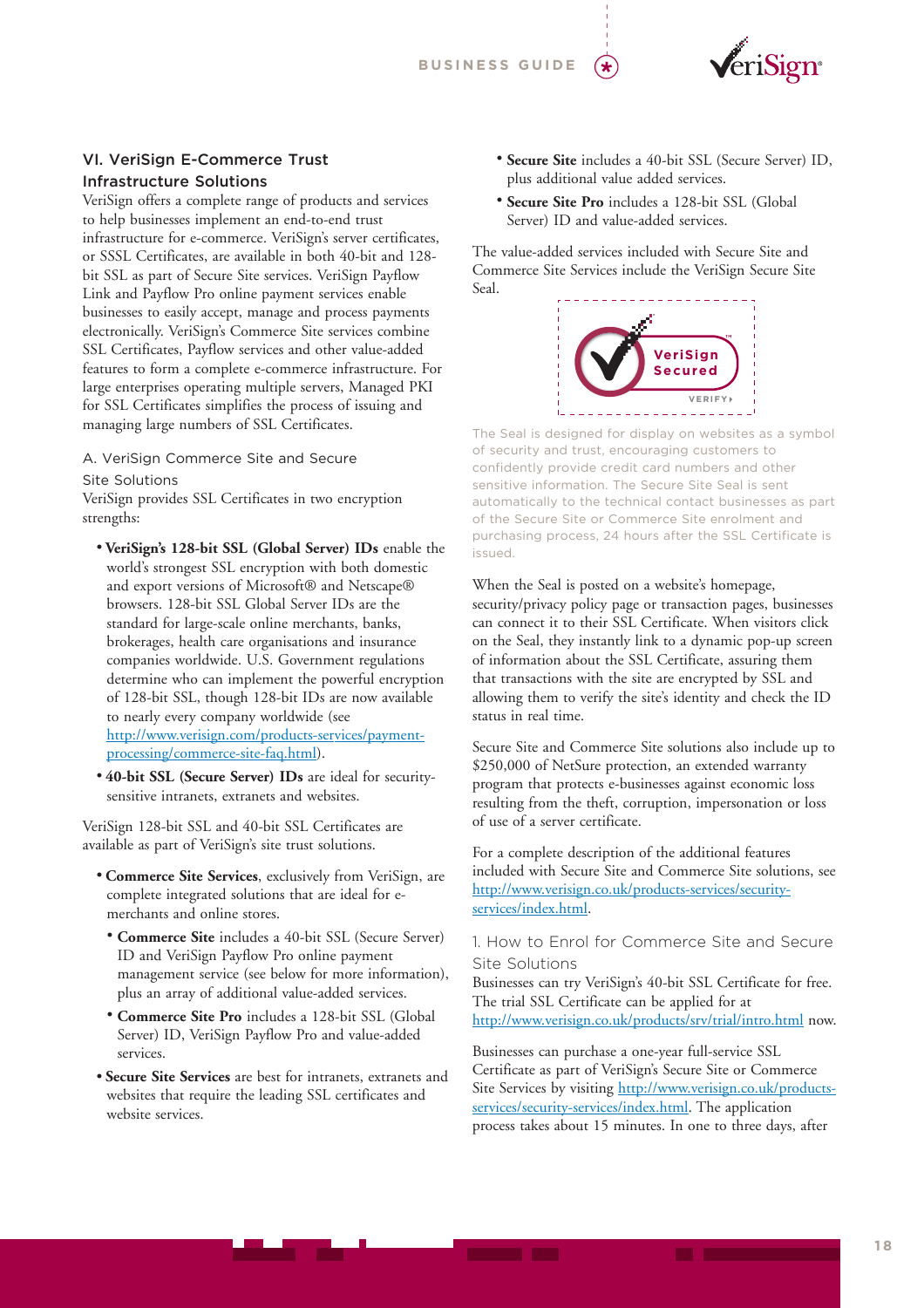

VeriSign has verified credentials, it delivers your SSL Certificate via e-mail.

The U.S. Department of Commerce requires that companies qualify before buying the 128-bit SSL encryption power of Global Server IDs, included with Secure Site Pro and Commerce Site Pro Services. All companies within the United States are eligible for Global Server IDs. The U.S. Government determines the categories of companies that can implement 128-bit SSL encryption technology outside the U.S. and across U.S. borders. New regulations make Global Server IDs available to a wider group of customers than ever before: any company or organisation around the world may purchase a Global Server ID, with the following exceptions: persons listed on the U.S. Government's Denied Person's List and customers located in the following countries: Afghanistan (Taliban-controlled areas), Cuba, Iran, Iraq, Libya, North Korea, Serbia, Sudan and Syria.

Before beginning VeriSign's online enrolment, businesses should check to make sure they are ready to proceed by following these steps:

- **Install server software:** Nearly all brands support VeriSign SSL Certificates. The server on which the 128 bit Global Server ID can run server software from any non-U.S. software vendor or software from a U.S. software vendor properly classified by the U.S. Department of Commerce, including:
- Apache-SSL
- BEA WebLogic
- C2Net Apache Stronghold
- Compaq/Tandem iTP Webserver
- Covalent Raven
- Hewlett Packard Virtual Vault (with Netscape Enterprise)
- IBM http Server/Webphone 1.3.3.1 and 1.3.6
- Lotus Domino 4.6.2 and later
- Microsoft IIS 3.0 and later
- Mod-SSL
- Nanoteq Netseq server
- Netscape Suite Spot servers, 3.0 or later, including Netscape
- Enterprise 3.0+ and Netscape Proxy Server 3.0 or later, 2.0
- O'Reilly WebSite Pro v.2.5 and up
- Red Hat Professional 6.1
- **Register domain name:** If you haven't already, register your URL at [http://www.networksolutions.com.](http://www.networksolutions.com)
- **Confirm firewall configuration:** Certificate enrolment requires that you can make both HTTP and HTTPS connections to VeriSign's website.
- **Prepare payment:** You can pay with a purchase order, cheque, wire transfer or an American Express, Visa, Mastercard or Discover card.
- **Review legal agreement:** In the process of enrolling, you will need to sign the VeriSign Secure Server Subscriber Agreement. To review it in advance, see [http://www.verisign.co.uk/repository/index.html.](http://www.verisign.co.uk/repository/index.html)
- **Gather proof of correct documents:** Before issuing your SSL Certificate, VeriSign must confirm that your company is legitimate and is registered with the proper government authorities. If you have a Dun & Bradstreet DUNS number, simply supply your number. International DUNS numbers must be in the Dun & Bradstreet database for at least two months before VeriSign can verify the information. If you do not have a DUNS number, either go t[o http://www.dnb.com](http://www.dnb.com) and apply for one, or submit a hard copy of at least one of the following filed documents for your company: articles of incorporation, partnership papers, business license or fictitious business license. All documents must be in English.

To complete your SSL Certificate enrolment, please visit [http://www.verisign.co.uk/security/index.html.](http://www.verisign.co.uk/security/index.html) There you will be instructed to complete the following steps.

#### 1. Generate Certificate Signing Request

Follow the instructions in your server software manual, or online at

[http://digitalid.verisign.com/server/enrollStep3.htm,](http://digitalid.verisign.com/server/enrollStep3.htm) to create a Certificate Signing Request (CSR) and a key pair. After the server software creates the two files, make backup copies of them on a floppy disk and store the disk in a secure location. This is important: If your private key is lost, VeriSign will not be able to recover it for you.

2. Submit the Certificate Signing Request (CSR) to VeriSign

Open the CSR file in a text editor, such as WordPad, NotePad or Textpad. Do not use a word processing application such as Microsoft Word or Adobe FrameMaker.

Select the text in the CSR, beginning with and including:

--BEGIN NEW CERTIFICATE REQUEST- and ending with --END NEW CERTIFICATE REQUEST--

Copy and paste the CSR into the VeriSign online enrolment form for the trial or the one-year subscription. Click the Submit button.

#### 3. Complete application

Fill out the online application form with information about your company and contacts. The technical contact must be authorised to run and maintain your secure Web server and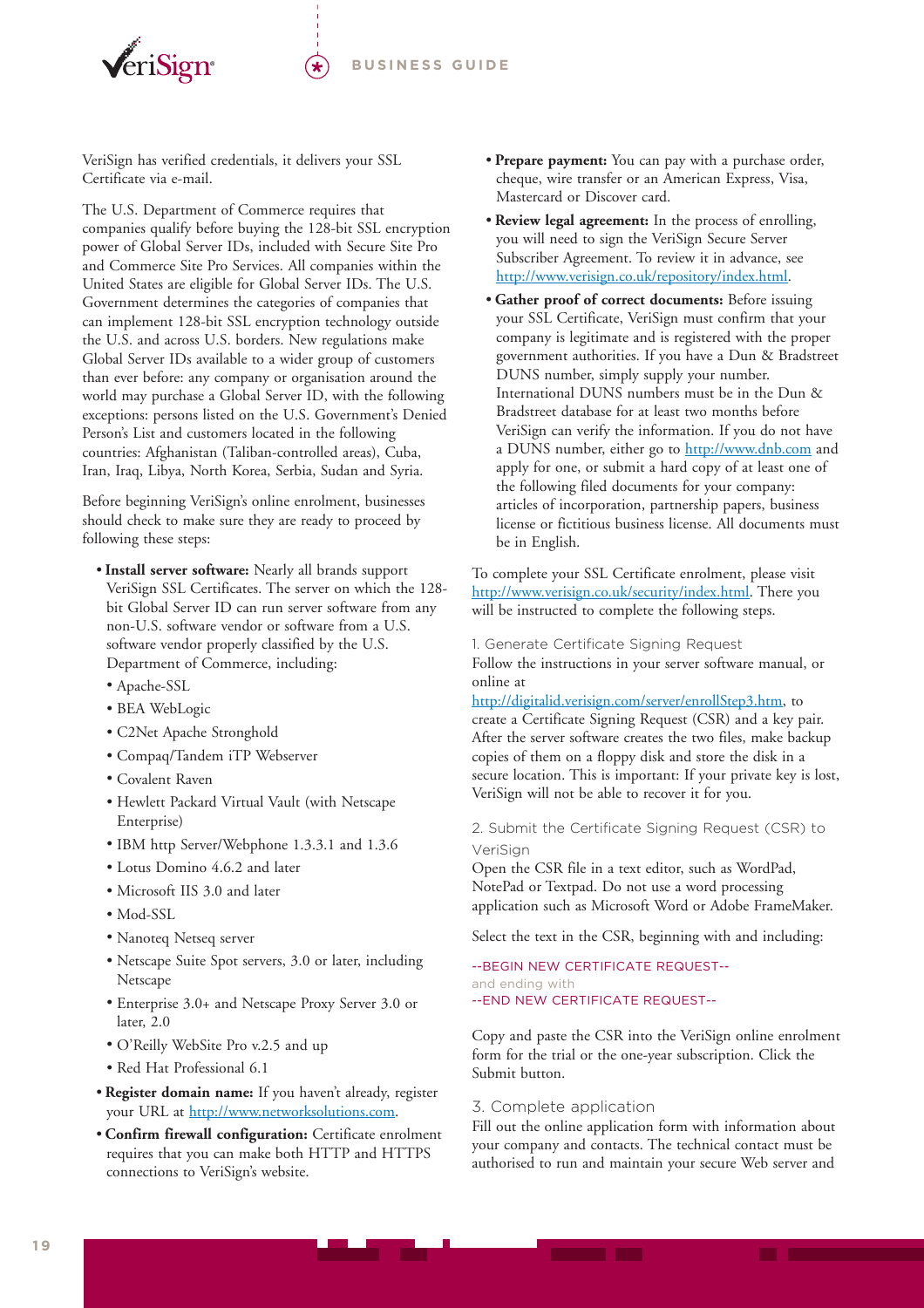

must be employed by your organisation. If you access the Web through an Internet Service Provider (ISP), the ISP may complete the CSR for you and serve as the technical contact and you can then enrol. If your ISP does not offer VeriSign IDs, refer it to [http://www.verisign.co.uk/verisign](http://www.verisign.co.uk/verisign-partner-program/index.html)[partner-program/index.html](http://www.verisign.co.uk/verisign-partner-program/index.html) for information about VeriSign's Secure Site ISP Program. The organisational contact must be authorised to make binding agreements, such as the Secure Server Service Agreement, and must be employed by your organisation. It is best to select a different person from the technical contact. The billing contact will receive invoices. This can be the same person as the technical or organisational contact.

#### 4. Authentication takes 1-3 days

Within a few hours of receiving your application, VeriSign will send a confirmation e-mail to your technical and organisational contacts. The e-mail will include a URL where you can check the status of your application, as well as a Personal Identification Number (PIN) that you will need to view the status. If the information you submitted is complete, your technical contact and organisational contact will receive your SSL Certificate by e-mail in 1-3 working days.

#### 5. Install your SSL Certificate

When you receive your SSL Certificate, make a backup copy of it and store it on a labelled floppy disk, noting the date you received it. Store the floppy disk in a secure place. To install your SSL Certificate, follow the instructions in your server software documentation for digital certificates.

#### 6. Enable SSL on your server

Consult your server software manual to enable SSL. The process should take approximately five minutes.

#### 7. Post the Secure Site Seal on all your

#### secure pages

You should receive a file of the Seal, complete with instructions on how to install it, via e-mail shortly after completing the enrolment process. You can also find downloadable Seal files and instructions at [http://www.verisign.co.uk/products-services/security](http://www.verisign.co.uk/products-services/security-services/ssl/secured-seal-program/index.html)services/ssl/secured-seal-program/index.html.

**Note:** SSL imposes some performance overhead. Therefore, most server software applications allow you to apply SSL selectively to Web pages that require encryption, such as payment pages. There is no benefit from applying SSL to product information pages, for example.

#### B. Payflow Link and Payflow Pro

VeriSign offers two Payment Services that let e-commerce businesses securely accept and process credit card, debit

card, purchase card and electronic cheque payments on the Internet:

#### 1. VeriSign Payflow Link

Payflow Link provides a fast, easy-to-use solution that enables merchants to connect their customers via SSLsecured HTTP to a secure VeriSign-hosted order form to automate order acceptance, authorisation, processing and transaction management.



Payflow Link allows merchants to connect to VeriSign using simple Web links

To use Payflow Link, merchants simply add a Web link to the appropriate Web pages at their site. When the customer clicks this link, he or she is brought to a secure order form that is hosted by VeriSign. Transaction details that are encoded in the link are used to initialise the form. This includes SKU data, order amount, tax amount and other order-specific parameters. At the Payflow Link order form, the consumer enters the required payment information and submits the form to execute the order. When orders are submitted, the merchant is notified via e-mail. Merchants fetch the specifics of new orders from the VeriSign Payflow Manager merchant website (see more information on Payflow Manager below).

Targeting the business-to-consumer marketplace, Payflow Link provides an inexpensive payment solution for any merchant needing the ability to quickly and efficiently process a variety of payment types. Payflow Link is intended for use by merchants who process up to 1,000 transactions per month. It is especially easy to implement and affordable, with a low setup cost and flat-fee billing. There is no long-term obligation.

#### 2. Payflow Pro

VeriSign Payflow Pro is the most robust, versatile solution for online payment processing - ideal for large-scale ecommerce merchants that require peak performance and complete customisability. Payflow Pro is included with Commerce Site and Commerce Site Pro e-commerce solutions and is available separately as a downloadable Software Development Kit (SDK). It also comes preintegrated with most shopping basket and e-commerce platforms.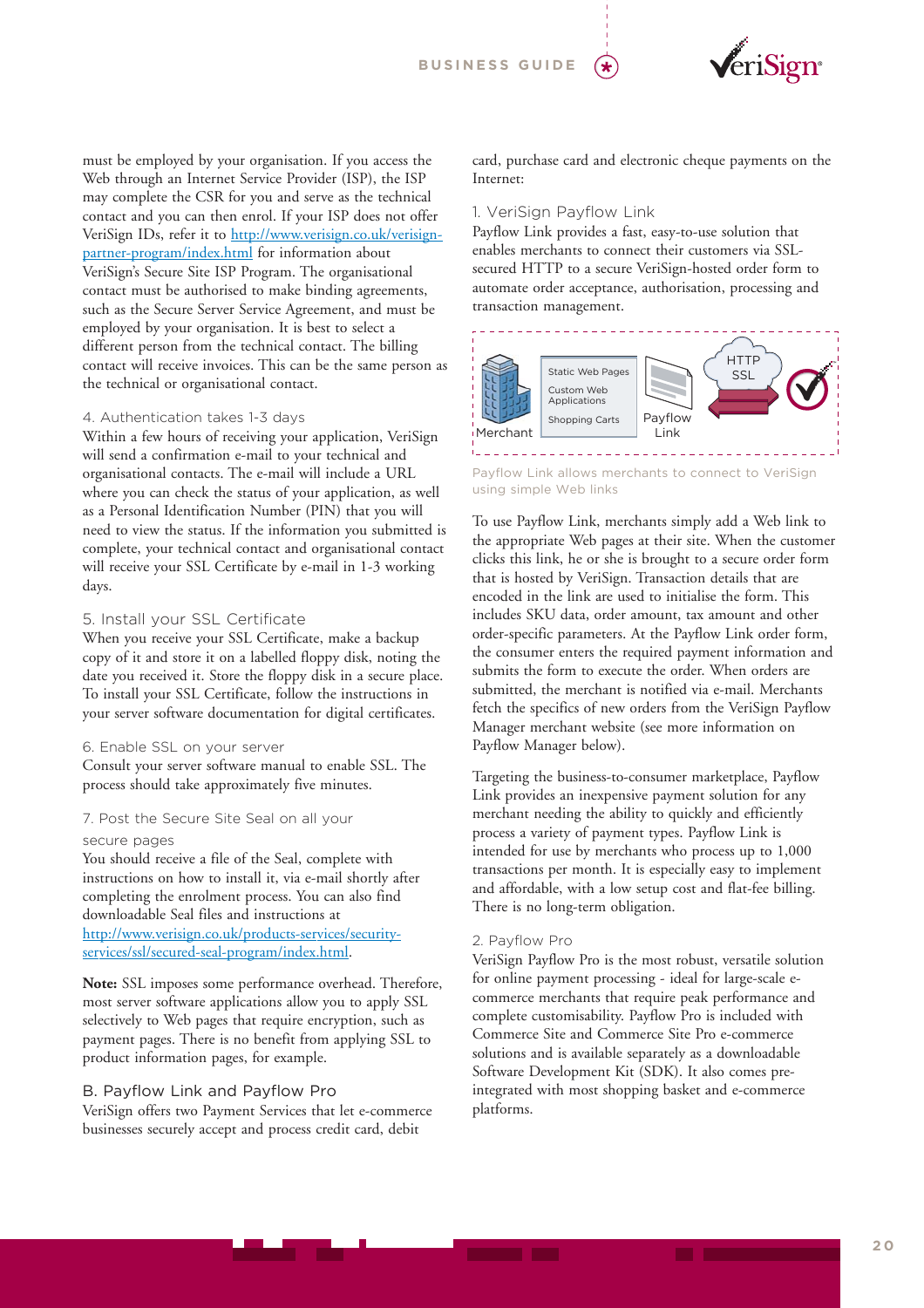#### **BUSINESS GUIDE**



Targeting the business-to-business market and enterprise environments requiring discrete control over payment functionality, Payflow Pro gives merchants direct access to the Payflow payment processing API via a "thin client" network service. The Payflow Pro SDK client software, which is installed on the merchant's system, is a small (400k footprint) messaging agent that uses SSL and X.509 digital certificate technology to securely communicate with VeriSign's payment servers.



Payflow Pro SDK gives merchants more control via a direct TCP/IP connection to the payment gateway and a flexible Software Development Kit (SDK)

To use Payflow Pro SDK, merchants pass payment transaction data to the client through a set name/value pairs. Here is an example of encoded payment transaction data:

#### TRXTYPE=S&TENDER=C&USER=userid&PWD=password& ACCT=5499740000000016&EXPDATE=1299&AMT=1.00

The Payflow client's only job is to securely pass the payment transaction data to VeriSign's payment servers for processing. The Payflow client does not contain any payment-specific logic. This means that VeriSign is able to introduce new services or transaction types at any time, without upgrading the Payflow client software. Merchants can take advantage of a new service by simply adding the new parameter values it requires to their transaction requests.

Payflow Pro SDK provides support through a single client interface for the following payment types:

- Credit cards
- AmEx purchase card
- Purchase cards, Level II & III
- ACH transfer
- Electronic Cheque Verification and Guarantee

As with the Payflow Link service, Payflow Pro enables merchants to cost-effectively process high volumes of transactions under a flat-fee pricing schedule. Payflow Pro SDK is intended for merchants who process more than 1,000 transactions per month. It is robust and scalable up to hundreds of millions of transactions.

3. How to Purchase Payflow Link and Payflow Pro A[t http://www.verisign.com/products-services/payment](http://www.verisign.com/products-services/payment-processing/index.html)[processing/index.html,](http://www.verisign.com/products-services/payment-processing/index.html) companies can register and obtain a username and password that will enable them to use and test VeriSign's Payflow and/or download Payflow Pro.

Business can purchase and download Payflow Link or Payflow Pro from [http://www.verisign.com/products](http://www.verisign.com/products-services/payment-processing/index.html)[services/payment-processing/index.html;](http://www.verisign.com/products-services/payment-processing/index.html) and can then begin using the service after opening and activating an Internet Merchant Account from an acquiring bank or financial institution.

#### C. Managed PKI for SSL Certificates

As managing the lifecycles of SSL Certificates can be challenging for companies with multiple servers spread across multiple divisions and locations, many businesses need an easy way to control the issue, renewal and revocation of IDs and manage the access privileges associated with each ID.

VeriSign Managed PKI for SSL Certificates is ideal for companies that need to deploy SSL Certificates for 10 or more servers - for intranets, extranets or up to four of a company's domain names [\("www.verisign.co.uk,"](http://www.verisign.co.uk) for example). Managed PKI makes organisations their own "Certificate Authority (CA)," allowing enterprises to issue SSL Certificates in minutes to dozens or even hundreds of servers with fast, easy-to-use, Web-based tools for issuing server certificates - without the need for extra hardware, software or dedicated personnel. Businesses can appoint one or more individuals to serve as Managed PKI administrators, with full authority to approve, renew, reject and administer certificates, while VeriSign handles all the back-end services necessary to maintain and scale the CA to meet Internet trust needs.

Managed PKI for SSL Certificates offer e-businesses the following benefits:

- **Convenient, one-step purchasing:** Managed PKI for SSL Certificates lets enterprises take advantage of a single, unified enrolment process, plus volume discounts based on the number of SSL Certificates needed. Businesses need to complete only one purchase order a year for all their SSL Certificates.
- **Easy to set up and configure:** Enterprises can issue SSL Certificates quickly and manage them easily via the intuitive Web-based Managed PKI interface. VeriSign supplies the cryptographic hardware, configuration wizards, enrolment Web templates and installation guides.
- **Cost-effective:** Managed PKI eliminates the need to invest in the expensive hardware, software, or overhead necessary to build and maintain a server certificate system from the ground up.